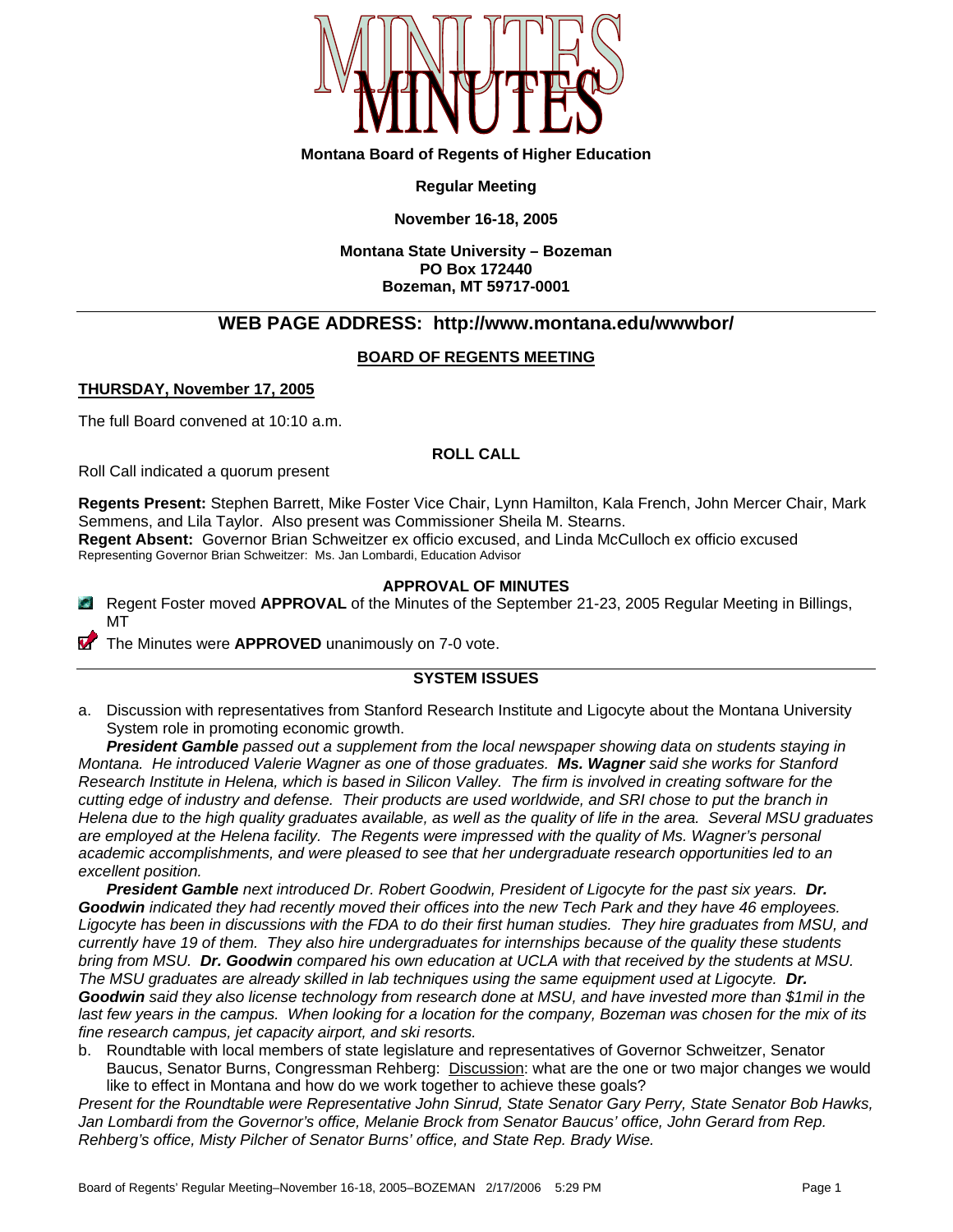*Chair Mercer explained that the Montana University System wanted to be good collaborators, and asked those present at the Roundtable to point out one or two goals from the Long Term Goals list that could be set as goals for the state of Montana which all could agree on and then pursue. Rep. Brady Wise indicated that what the Montana University System was doing in his district was fantastic, with research, intellectual activity, and economic activity. There is what some consider to be too much prosperity, which is basically due to the campus in Bozeman. He*  noted however, that students are hitting the wall on tuition costs, and those that complete school are entering the work world with high debt. Those that graduate in lower paying fields are financially crippled. He asked that the *Board address the issue of affordability. Chair Mercer replied that affordability is a very important issue to the Board. He believes the solution will be found in growing the economy. If people are making more money, the tuition will be more affordable. He indicated this would also be discussed the next morning. Misty Pilcher from Sen. Burns's office reported that Labor Appropriations had come out of conference the previous day. They restored funding for Perkins, GearUp, and others. She also noted that Senator Burns is dedicated to growing the economy. Ms. Pilcher reminded the system that they will need to formulate their needs for the next session as soon as possible. John Gerard from Rep. Rehberg's office offered further update information regarding Reauthorization, and said it continues to be an uphill battle. Melanie Brock reported that Senator Baucus supports making education more affordable for students, and is supporting most provisions of the Reauthorization Act. Jan Lombardi carried the Governor's thanks to all who were involved in his Energy Summit. She also noted that the Governor likes "big ideas," and there is a "good idea" link on his web site. Ms. Lombardi said the Governor is clear that the state did not get here overnight, and the funding challenges won't be solved overnight. The conversations in their office are to bridge the gaps between first and last, access and affordability, economic development, and offering resources to make the University System most efficient. She indicated the Governor's office wants to help the system with financial resources to solve the transfer issues. State Senator Bob Hawks indicated that in the committees on which he serves, higher education is a high priority. With tremendous change in the technical fields, he believes Montana needs to provide students with the thinking skills to adapt between the fields, with writing and communication. Pomona College uses PAC, which is Perception, Analysis, and Communication. Sen. Hawks said Pomona is now expanding PAC into 32 skill sets, which are incorporated into the curriculum. He indicated this is*  for average students, not just the outstanding ones. Further, he believes there is no need to promote the system *since the word is already out. State Senator Gary Perry said that in the next legislative session, everyone will need to be creative because the school funding issue will make the budget tight. He believes there needs to be an overhaul of the entire tax system, including a sales tax, and he hopes the University System will support that issue. Also important to Montana is education, especially vocational technical education since there are a lot of high*  school graduates without the skills to continue in the various fields that are needed in the state and country. Not all *are destined for four years of higher education and beyond. He does not believe that this need is being adequately addressed in Montana. The citizens of Montana are fighting for their economic lives, while competing with China. Sen. Perry said he is in engineering and manufacturing, and he sees this country slitting its own throat by exporting jobs to China, and this is a big issue with him. He believes it to be a national security issue. He indicated there can*  be "clean" manufacturing industries, and "clean" mining in Montana. These are issues that need to be addressed. *Sen. Perry admitted that there is high tuition in Montana, and he has helped students through school with part time jobs over the last several years. He asked those that had left the state for lower tuition, and then returned to complete their education at home why they came back. They indicated that the quality education is in Montana. One student who graduated in engineering, married, bought a new car, and had \$20,000 educational debt. He pointed out that the student debt was the value of the new car. Sen. Perry believes they need to place value on the quality of the education in Montana. Another issue is the problem on the Indian reservations with unemployment and non-completion of school. He believes this needs to be addressed and solved. Rep. John Sinrud indicated he agreed with Senator Perry on the cost of education, as he still has education loans he is paying off. He also found that his degree did not make a change in his job. He agrees that Montanans get high*  value for the dollar in education, and it helps to raise all the boats in the state. As far as the University System *helping the State, he recommended working on cleaning the water in the extraction of methane or natural gas. He believes that if this country can put a man on the moon, someone must be able to clean the water. He indicated*  further the need to help eastern Montana economically. Before 1972, agriculture was the basic industry of the *state. By 1985, while moving away from that industry, Montana was at the bottom of the totem pole in wages. Mining and agriculture have not been replaced by a new industry, and he believes the state needs to start moving. Rep. Sinrud said there should be no more fighting over coal bed methane, but the state should simply do it.* 

*Chair Mercer noticed that they constantly receive offers of help from the Congressional Delegation, and updates on what is happening in D.C., but they never ask for help from the Montana University System. He thought it was probably due to the historical approach, but he reiterated the Board wants to know how the system can help them too. Chair Mercer commented on the perceptions presented on the operation and management of the system, and indicated they will need to follow up on those issues. Representative Brady Wise noted there is a great deal of stress due to uncertainty about funding issues. He suggested one way to help fix that major part of state government operations, is to figure out how to get young teachers graduated without great debt. Teachers*  have a great burden with debt. He noted that last year on a trip to Mexico, he met a young couple from Las Vegas. *They were teachers who had left Montana to work in Nevada so they could pay their loans. This is a serious*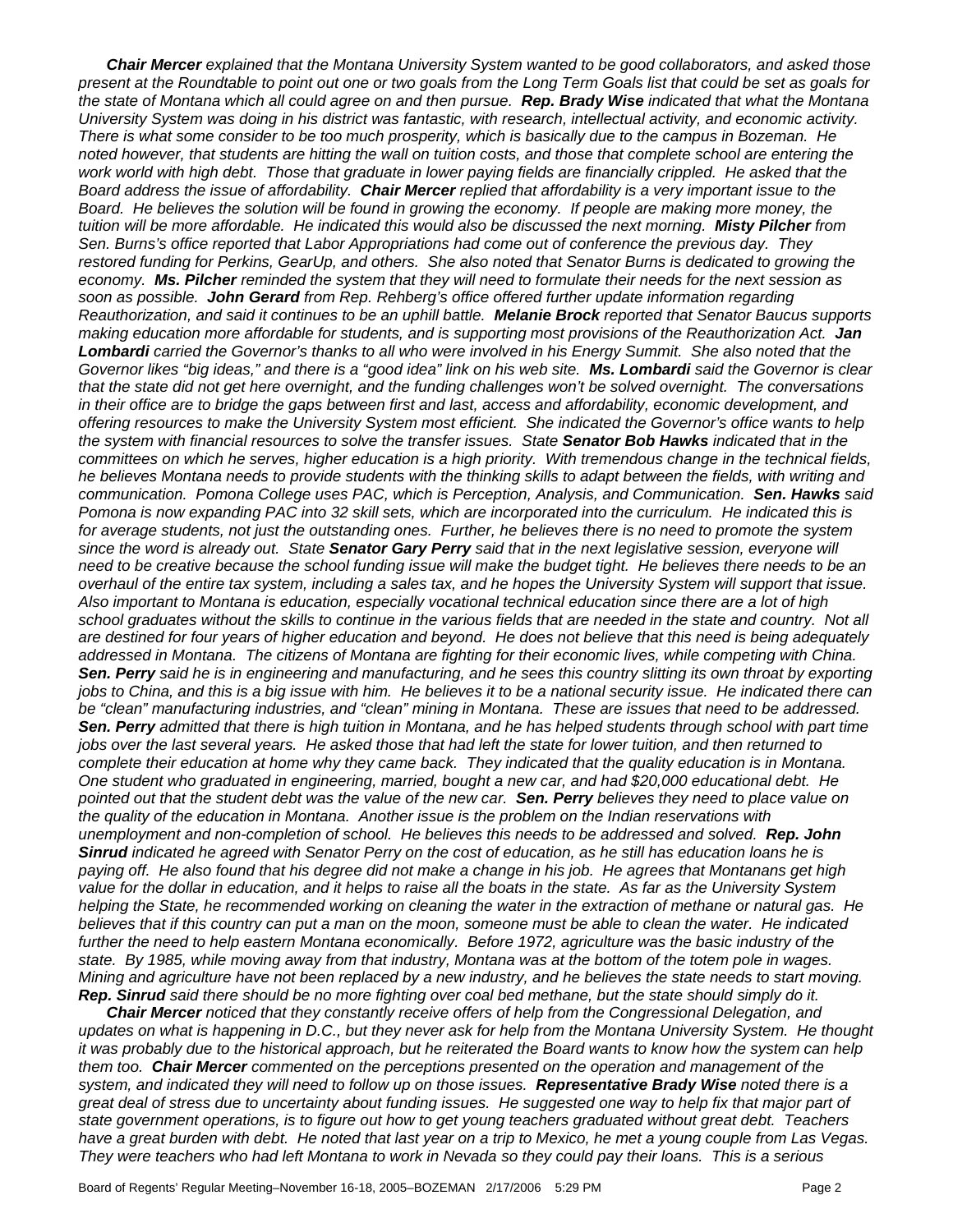*problem in the school finance situation. They need 800 to 900 new teachers every year. Without debt, the salaries in Hysham and Libby are more affordable for them. Rep. Wise also mentioned the high cost of books. Students now look at \$1000 a year for books. He suggested such approaches as open source textbooks, electronic delivery, and open copyright. Regent Barrett replied that the Board has been wrestling with the textbook issue. However they need to prioritize where they will focus their energies. They also must pay attention to the issues of the cost of operating the system, and efficiency, but can't lose sight of the real issue. The data suggests that the Montana University System operates efficiently compared to the peers, but outside factors keep rising. The true objective is to raise the tide for all boats. He believes everything else is just a band-aid approach. Regent Foster recalled that the Board had attended the bioscience conference at the end of the September meeting to hear world class scientists talk about what Montana can and does do. It requires a partnership involving higher education and the legislature, the Congressional delegation, and the private sector. He said that combination brings about amazing things. University System faculty are doing research on methane water purification, and although it doesn't receive a lot of press, it is a big deal. That is the type of idea that needs to be partnered. Regent Semmens believed the most important thing was to raise income levels to close the wage-tuition gap. Educational level is the strongest indicator of the income level. These are market realities, and he said they need to have an open and direct dialogue on the cost of education, pointing out how much is paid by the State and how much is paid by students. Montana spends less than her peers. Chair Mercer asked what kind of difference there was with Wyoming having only one campus while Montana has a multi-campus system. Regent Semmens indicated one campus is more efficient, but they are spending 40% more than Montana spends. The Legislature chose two indicators for reports in the PEPB. The first is state support for education on a per capita basis, and the second is appropriations as a percentage of income. Montana has committed less and less of the state income to education. Affordability is critical, and Regent Semmens indicated the Board wants to continue this dialogue with legislators and others to figure out how to solve it. Chair Mercer commented that if one of the goals was to graduate teachers with less debt, the University System option would be to lower the cost with larger classrooms, or lower quality teachers, or* to increase tuition for other students. It would be concluded they needed more state dollars. If they tried to provide *a tax credit for debt for teachers, that would also cost state dollars. There is no money available. He believes therefore they must find ways to grow the economy. Chair Mercer noted that if the time in school can be shortened, it also lowers the cost. He asked if increasing income levels would be a good goal, or if it would be realistic, and if so if those at the table would want to work with the system on that goal. Senator Hawks said that retention should also be on the table. Senator Perry said they need ambassadors to go to the schools to show exciting possibilities for the future. Regent Hamilton noted they are having those conversations in P-20 and the Indian Education for All committees. They also believe it is necessary to get the message out that college is possible. Organizations are coming together to develop that message and to show students how to make it happen. Rep. Sinrud asked how the system measures success. Regent Semmens explained that the campuses follow up on whether graduates are employed in their own field, the average income, and whether or not the employers are satisfied. 92% of two-year graduates are moving on in the state and increasing their income. Rep. Sinrud asked if the system was approaching those whose parents are not college educated and find the system too cumbersome, and if they were trying to increase the knowledge base to make it easier. Regent Hamilton indicated there are two programs in Montana doing that, one being sponsored by SAF with Montana Career Information System, and there is new program, the Annual College Goal Sunday. Jan Lombardi proposed they*  further discuss this issue at the Board of Education meeting in January. She indicated she would pull together a *panel to look at some of the areas where they need to focus their energies. There is an interagency focus in the state to look at what happens to the graduates, and what kinds of jobs they obtain. Regent French said there is a change in her generation, and they expect more money. She hopes they can be ambassadors to business people to prepare them that this is coming. Regent Foster noted they need to remember to put in the mix that two-year education is an excellent option to consider. Rep. Wise recommended they look at more than wages as a metric of success. He noted that in Montana it is about equity. It is not just about putting individuals in place for high salaries, but creating the businesses that will pay those high salaries.* 

*Chair Mercer thanked the panel for the good dialogue. He asked the representatives of the Congressional Delegation to ask their bosses to meet with the Board. He said he wanted to be able to look at them and let them know the Board wants to help them in any way possible. Chair Mercer asked Jan Lombardi to ask the Governor, as Chair of the Board of Education, to call an emergency meeting of the Board of Education to solve the funding issue for K-12, which is not reaching conclusion by the legislature. Ms. Lombardi indicated she would take the message to the Governor, but she wanted to reinforce that the Court asked the Legislature to solve the problem and the Governor is letting them work it out.* 

**The meeting recessed for lunch at 12:05 p.m. The Board reconvened at 1:45 p.m.** 

**DISCUSSION WITH CAMPUS** Leaders (President Geoff Gamble, Chancellor Ron Sexton, Dean Dan Bingham)

Board of Regents' Regular Meeting–November 16-18, 2005–BOZEMAN  $2/17/2006$  5:29 PM *President Gamble reported on their Michael Malone Historical Series of lectures. He also said they are trying to offset tuition with endowed scholarships. They closed their \$10M campaign for scholarships with \$21M. They realized an additional \$6M going directly to students through wages or tuition assistance. President Gamble does*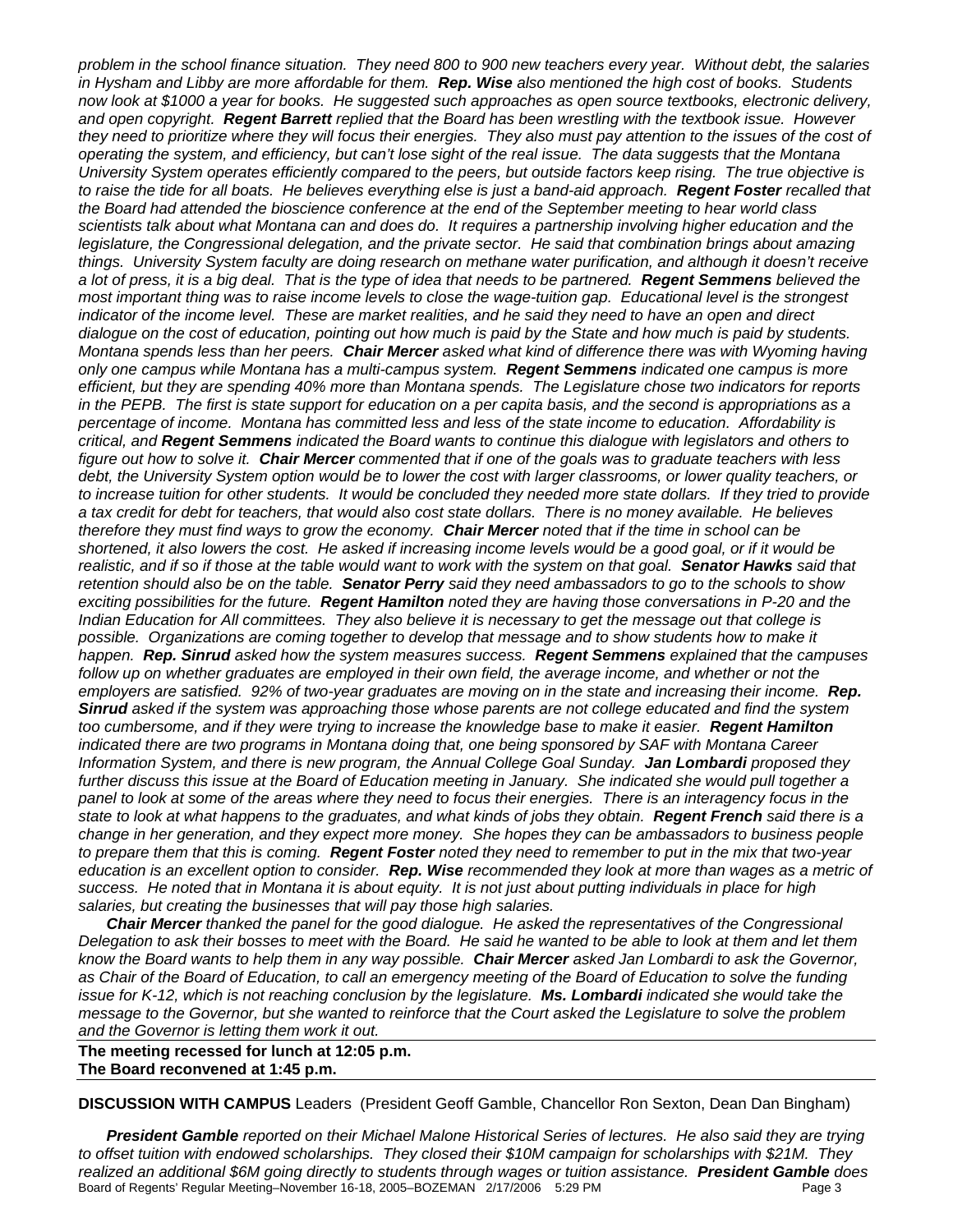*not believe they are doing enough to communicate to the public their accomplishments, and he has decided to issue an RFP to bring an outside expert to streamline the processes and communicate to the public what they are doing. Student leadership is supportive.* 

*Justin Cross reported for Interim President Ralph Lenhart. He has been at Dawson Community College for 13 years. Their greatest challenge is maintaining the balance between meeting needs and their fiscal constraints.* 

*Chancellor Sexton indicated they are considering how to strengthen the relationship with the Local Executive Board. He looks forward to closer collaboration with them. His most important concern as they work through the Allocation Model is that they have fallen so far behind in base salaries for faculty, that unless they make the commitment, a 6% pool will be necessary over the next six years to recruit and retain.* 

*Dean Daniel Bingham expressed the same concerns with finances and faculty issues. He reported that about a year ago they received a grant, and now have an internship program to develop a manufacturing program around their aviation program. They are also extending fire sciences training for western Montana. Since they don't have a lot of resources, he believes it is best to leverage what they do have. They have their first RN cohort program this year, and it will double in '06. He said the number of people interested in the program is staggering. They are leveraging a partnership with St. Peters Hospital, and share a new training facility to keep their own costs down. Dean Bingham is concerned, and urged the Board to look at the articulation of programs.*

*Regent Semmens said there is a lot of misunderstanding in the public on the funding of the system. He believes they need to work something into the funding model to bring in the Local Executive Boards to help with this issue. Regent Hamilton asked if the "next generation technology" at MSU-Billings would help with the problems of rural education. Chancellor Sexton indicated it might be able to help. Regent Hamilton asked if it was something that needed to be discussed statewide on the IT infrastructure and IT services. President Gamble indicated he played a role in Washington when they linked all the campuses from K through 20 with fiber optics. It is a very laborious process, but is wondrous when complete.* 

*Commissioner Stearns introduced Tom Gibson who was recently hired by her office to address this very issue. His position is funded for this biennium by the Shared Leadership Goal of promoting access through distance learning.* 

*Chair Mercer indicated he hoped the idea of the statewide infrastructure did not get lost. Commissioner Stearns expressed her appreciation to Chancellor Sexton for his reminder to consult the Local Executive Boards. The turnover is fairly significant right now, and she suggested it might be possible to meet with all of them before the July Board meeting, and then have them sit in on the Board meeting. Regent Foster asked the campuses if they made recommendations to the Governor's office, or if they had no participation. Chancellor Gilmore reported that his campus in every case makes recommendations, which are sometimes followed and sometimes not. Regent Barrett said he found out that the campuses can make recommendations, but there is the same open application process as for the Board, and anyone can apply. Jan Lombardi indicated that Patti Keebler is the Appointments Coordinator for the Governor, and she has a place on the web site to submit an interest to serve on any of the Boards or Commissions in the State. Recommendations can also be made through that system. The Coordinator looks at the entire pool of applicants, comparing for qualifications, diversity, regional representation, generational representation, race and ethnicity.* 

**END DISCUSSION WITH CEOs** 

**Following a ten-minute break, the Board reconvened at 2:20 p.m.** 

#### **ADMINISTRATIVE/BUDGET ITEMS**

a. Report from the Associate Commissioner for Fiscal Affairs 1. Audit Reports

**Regent Semmens** gave a brief update on the Audit Reports as shown in the Report from the Associate Commissioner.

- 2. Athletic Report (Action Item)
- **Regent Semmens MOVED** APPROVAL to submit the Athletic Reports at the January meeting in the future, with the next report due in January 2007.

Board of Regents' Regular Meeting–November 16-18, 2005–BOZEMAN 2/17/2006 5:29 PM Page 4 *Regent Foster indicated he looked at other than fiscal aspects of the athletic reports, such as resident and nonresident athletes. This is an important issue to him. Since the Budget Committee focuses on the fiscal aspects only, he believes there needs to be another way to address the other issues. Regent Semmens agreed, and*  reported that student athletes show better graduation rates and GPAs than the general student population. 61% of *athletes are residents, and 39% are non-residents. He indicated that data is in the report as presented. Regent Foster said there is a wealth of information in the reports, but he doesn't expect the Budget Committee to spend a lot of time on those other things. He also didn't want to take up time in the full meeting on those issues. Chair Mercer was sure the Board would have no problem with the Academic / Student Affairs Committee looking at the report from a different aspect. Regent Hamilton said that over the years they have seen how the small campuses*  have trouble supporting student demands and requirements of the group they are in. She believes they could bring *this discussion into the ASA Committee and it probably would be of interest to the Student Affairs Officers. However, they would need to know what the objective of the conversation would be. Regent Barrett noted that student athletes are 1500 out of 30,000 plus population. They have a bigger picture to look at than that group*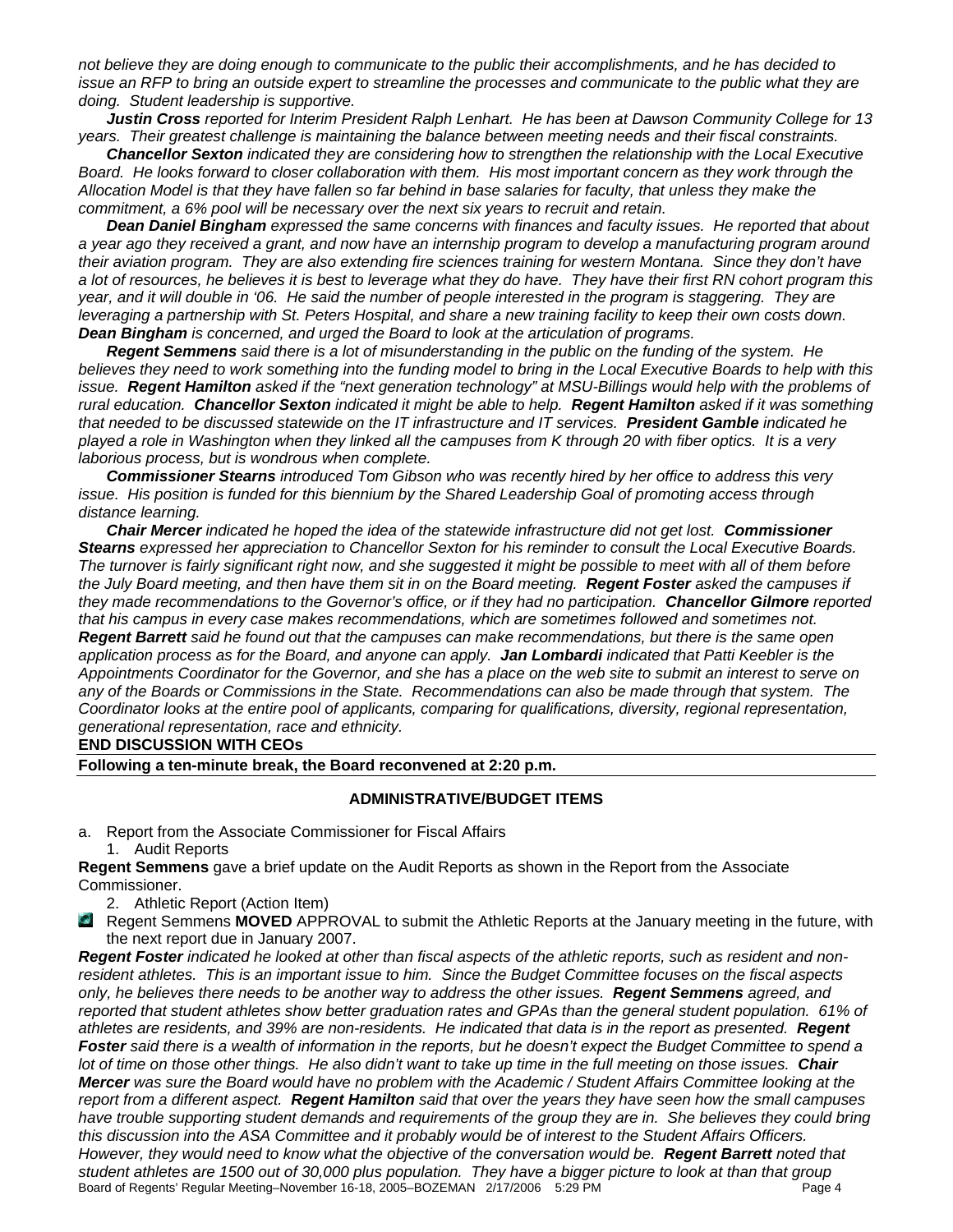*alone. Commissioner Stearns commented that the reports are a little clinical, and that perhaps the campuses could add a summary that puts more of a human face on it in the future. She asked if that would work for Regent Foster, and he indicated it would.* 

**Motion APPROVED** unanimously on 7-0 vote.

3. Fall Enrollment Numbers and HB 2 Reversion Calculations

*Regent Semmens gave a summary report on the enrollment shortfall and the reversion of state dollars, along with the loss of tuition dollars. He noted that the Community Colleges had a more severe problem than the University System. The reversions are biennial and may change over the next year. Chair Mercer asked if they receive extra money when they have extra students, and Pam Joehler replied they did not. Since the system loses money with a decline in enrollment, Chair Mercer said he believes they need to get the Allocation Model into a corridor of enrollment so they don't need to revert dollars. Pam Joehler indicated HB 2 specifically forbids supplemental funds for more students, and they discontinued paying for extra students three sessions ago.*  4. MSU-N Deficit Update

*Regent Semmens indicated the Committee was satisfied that the deficit would be dealt with in two years time.* 

5. **ITEM 129-102-R1105** – Approval of proposed Governor's Postsecondary Scholarship Program Policies *Regent Semmens noted that Montana Guaranteed Student Loan Program will be very active evaluating the allocation of these scholarships, the statutory constraints, the portion with honors, the portion at large, the portion for need-based, and the portion for two-year only education.* 

**Regent Semmens MOVED** APPROVAL of Item a.5.

*Regent Hamilton asked how MGSLP would disseminate the information about the scholarships around the state. Bruce Marks said it will be a difficult process, but they will use public service announcements, campus counselors, newspapers, etc. Jan Lombardi reminded the Board that even the merit-based portion of the scholarships has the need-based component.* 

**Motion APPROVED** unanimously on 7-0 vote.

b. **ITEM 128-2702-R0905** - Authorization to Execute Purchase of Property; Montana State University-Billings *Regent Semmens gave a briefing on the Committee presentation. The price is the market reality. The Committee*  was impressed with the case made by MSU-Billings to purchase this property. They were also impressed with the *community and its support of the purchase. They demonstrated their support with the collection of \$500,000 in three week's time, which is one third of the purchase price. Chancellor Sexton will try to get the match up to half. Regent Semmens indicated that Mr. Connell, President of Kairos Development Corporation had presented another property to the Committee, which would require substantial costs to remodel it to be usable. There was no support from the community or the campus for that property.* 

**Regent Semmens MOVED** APPROVAL of Item b.

- **Motion APPROVED** unanimously on 7-0 vote.
- c. **ITEM 129-2005-R1105** Authorization to Renovate Portions of Cooley Lab; MSU-Bozeman
- d. **ITEM 129-2007-R1105** Authorization to Renovate Portions of the Physical Plant's Shop/Office Buildings; MSU-Bozeman
- e. **ITEM 129-2008-R1105** Authorization to Negotiate a Site Lease Agreement with the USDA; MSU-Bozeman
- g. **ITEM 129-1602-R1105** Grant of Easement to the City of Dillon for operation and maintenance of an existing sewer line and to create a public right-of-way providing access to persons whose properties front on Vigilante Drive on the north side of Vigilante Park; The University of Montana-Western. Grant of easement for emergency ingress and egress for two lots owned by National Affordable Housing Network (NAHN) to permit filing and amended subdivision plat.
- **Regent Semmens MOVED** APPROVAL of Items c., d., e, and g.
- **Motion APPROVED** unanimously on 7-0 vote.

f. **ITEM 129-2801-R1105** - Authorization to Establish a Mandatory Lewistown Building Fee; MSU-Northern *Regent Semmens recalled that this item was delayed at the last meeting since there had not been any thorough student input on the fee. However, there is no formal student leadership in Lewistown, but there is overwhelming support from the entire community. It is contemplated the fee will be approximately \$54 per credit, but can go as high as \$70 per credit. The Committee was swayed by the willingness of the residents of Lewistown to share the load, including \$1,000,000 for purchase and renovation of the building.* 

**Regent Semmens MOVED** APPROVAL of Item f.

*Regent Hamilton asked how this particular fee related to other distance learning fees. President Karas replied their students who attend in Libby pay a building fee, and FVCC makes annual payments on the building. The City owns that building, but the campus pays for it and the renovations. Regent Hamilton wanted to know what planning is being done for the educational needs in rural communities. There is a lot on the Internet, and partnerships with school districts, but there is a cost to do it. She wonders what value should be placed on distance learning, and what would be a reasonable portion for the state to pay, and for the students to pay. Chair Mercer* said it is a good idea to determine where the need is, and what the cost is. However, Lewistown has shown the *community support needed to fill in when the system does not have the dollars. Chancellor Capdeville said they are happy that Lewistown is a success story. They started small there, and the community has stepped up to the*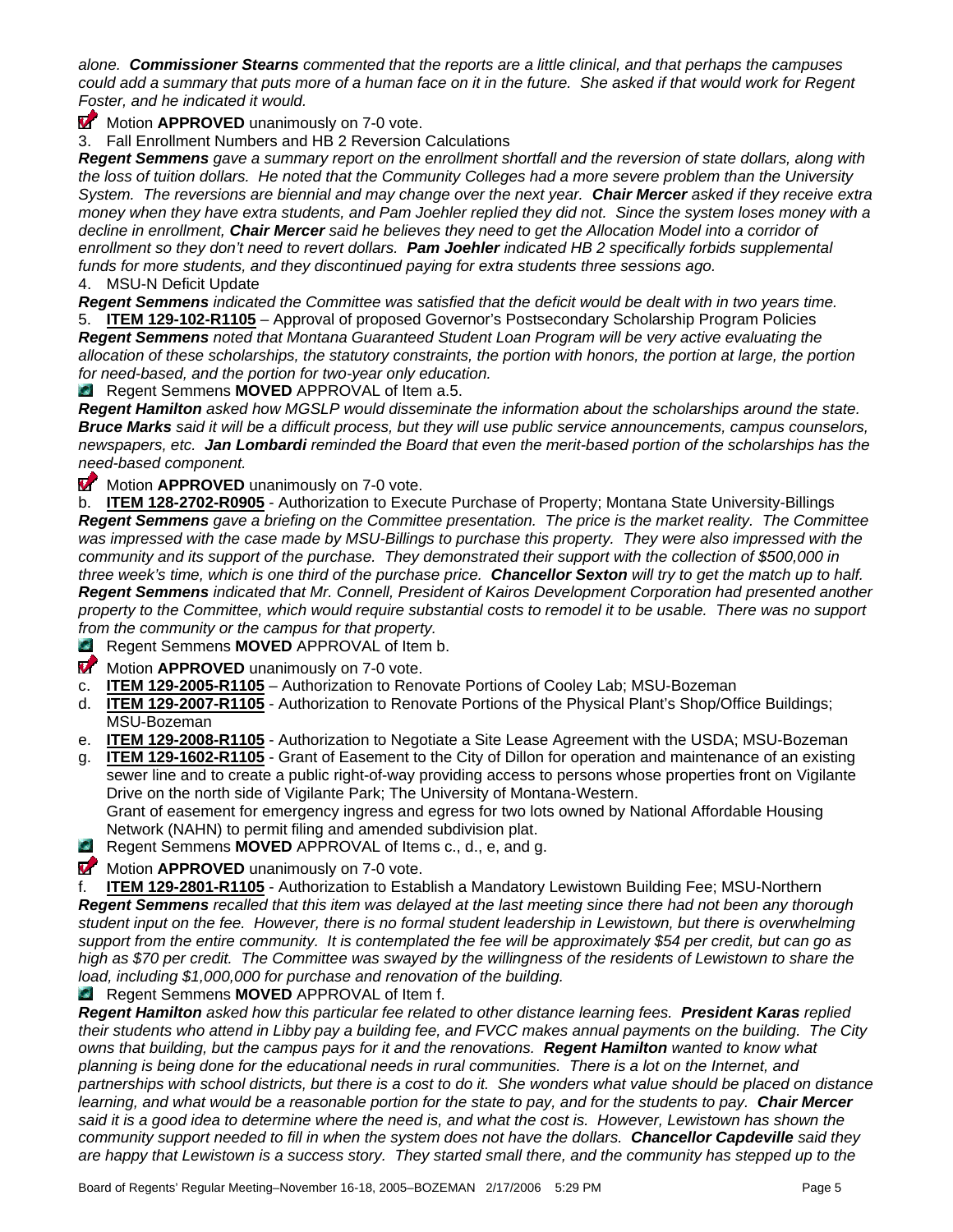*plate. They raised \$1M to renovate the building. He indicated they did not intend to continue the fee forever, but needed the assurance of it to get started. Further, he believes Lewistown will be capable of participating more fully down the road.* 

# **Motion APPROVED** unanimously on 7-0 vote.

# **i. Allocation Model Review – Update**

*Regent Semmens indicated the committee has been proceeding with guidance from the Board. Craig Roloff talked about the PowerPoint Presentation he had given to the Budget Committee on the work done in their recent*  retreat. There were about 20 people working for two days. The conceptual model was built on the foundation of *creating a target of total net revenue, state support and student portion for each campus. Each would be unique*  based on an analysis of like peers, and would consider the classification of each institution, mix of programs, size, *and other factors to give guidance to the relationship between the different campuses. They proposed an*  enrollment corridor, which would protect each campus from an abrupt loss of state funding due to enrollment *decline, and deemphasize the importance (and reward for) each new student FTE added to an institution's*  enrollment. Funding would not be lost unless enrollment dropped below the floor of the corridor, nor would funding *be gained until it went through the ceiling of the corridor. He expected the analysis to show revenues per student to*  be larger at the four-year campuses than at the two-year campuses, but the state support per student to be less at *the four-year than the two-year campuses. Mr. Roloff told the Board they will need to set a number of policies with the new Allocation Model. He said the committee hoped to receive the approval of the Board for the general concept, to continue on the time line shown on page 9 of the presentation, and to begin the independent peer analysis. He indicated the first set of recommendations would be brought to the Board in January, and the process must be done step by step since the policies must be set as they move along. Regent Semmens told the Board they needed to give guidance to the group, and reaffirm that differential tuition is important. He also noted that the group had identified a priority fund as a small piece of the puzzle. The Regents' Priority Fund probably needs a bigger slice, which according to Dennis Jones should be ½% to 1%, or about \$750,000 to \$1.5 mil per year. This is what is done in other states. It will need to be phased in, but then can be used for the Board's priorities. Chair Mercer asked what would be accomplished with this approach, and asked if there was not a smarter way to cut to the chase. He suggested allocating the known contribution from the State in the simplest manner, and then working with the rest. He said differential tuition takes from one set of students and gives to another set. He asked if the fee waivers could be phased out so they could recoup some of the money. Regent Semmens responded that Chair Mercer might find that the formulas will be very close to what he is talking about. Mr. Roloff explained to the Board that the peer analysis would not be used to establish aspirations for the campuses, but only for guidance.* 

*Regent Semmens asked the Board if the added support for the Regents' priorities should be included, and if need-based aid should be kept out of the priorities. Regent Hamilton indicated the need-based aid should be included since the Colleges of Technology came into the system with budgets but no additional appropriations. Montana now has the highest cost two-year education in the country. Chair Mercer disagreed with taking dollars from one campus to lower the cost at another. He believes the State needs to provide the money for those institutions, and if they mask the issue it will damage the whole system. Regent Hamilton said the flagship campuses have the capacity to generate tuition from non-residents, and it is a lot like a business model. Some products are more attractive and sell at a higher price. In anther sector, they may need to sell at less than cost. The system already has fee waivers where they transfer dollars from one student to another, and super tuition in specific programs where dollars are there from students and outside to pay for them. She said it was recommended to the Board that if they would go to a program pricing structure, they could offer reduced costs to teachers. Mr. Roloff indicated the group would proceed if the Board gave them the go ahead, and it will be*  regimented with a step by step approach. They will bring well-prepared policy element decisions to the Board on a *regular basis. They will also illustrate the impacts and choices. Mick Robinson said he wanted to have one simple formula, which was not based entirely on FTE. They will start with the '07 base, and everything else which might use corridors, will fall into policy and legislation, and will not go into a complicated formula. The only way to make changes would be additional funding, change in Board policy, or peer data sufficient to convince the Board or the Legislature there should be an adjustment. He said it would be helpful to determine the Legislative strategy, and to explain where the MUS is as a system and as units. Although the group will be working on a lot of detailed information, the final product will please the Board. Regent Semmens said that by virtue of the process, the Board will be required to give clearer guidance on Policy Issues. Other states charge the highest price at the flagship campuses, with a middle rate at the other four-year campuses a low rate at the two-year campuses. The Regents will have the opportunity to say everyone should pay the same, or there should be differential tuition. He suggested that if they get that far in two years, they might find there will be massive increases at the flagship campuses, and it will need to be phased in over a period of up to 15 years.* 

 The Board directed the committee to continue working as outlined, and include .5% to 1% of the system budget as a set-aside option for Regents' Priorities, as well as a possible set-aside for need-based aid. A proposal will be presented at the March, 2006 meeting.

j. Review of MSU Student presentation entitled "Funding Issues at MSU Bozeman – An Introduction" OCHE Response

*Regent Semmens said progress had been made, and the Board would hear from students the following day.*  Board of Regents' Regular Meeting–November 16-18, 2005–BOZEMAN 2/17/2006 5:29 PM Page 6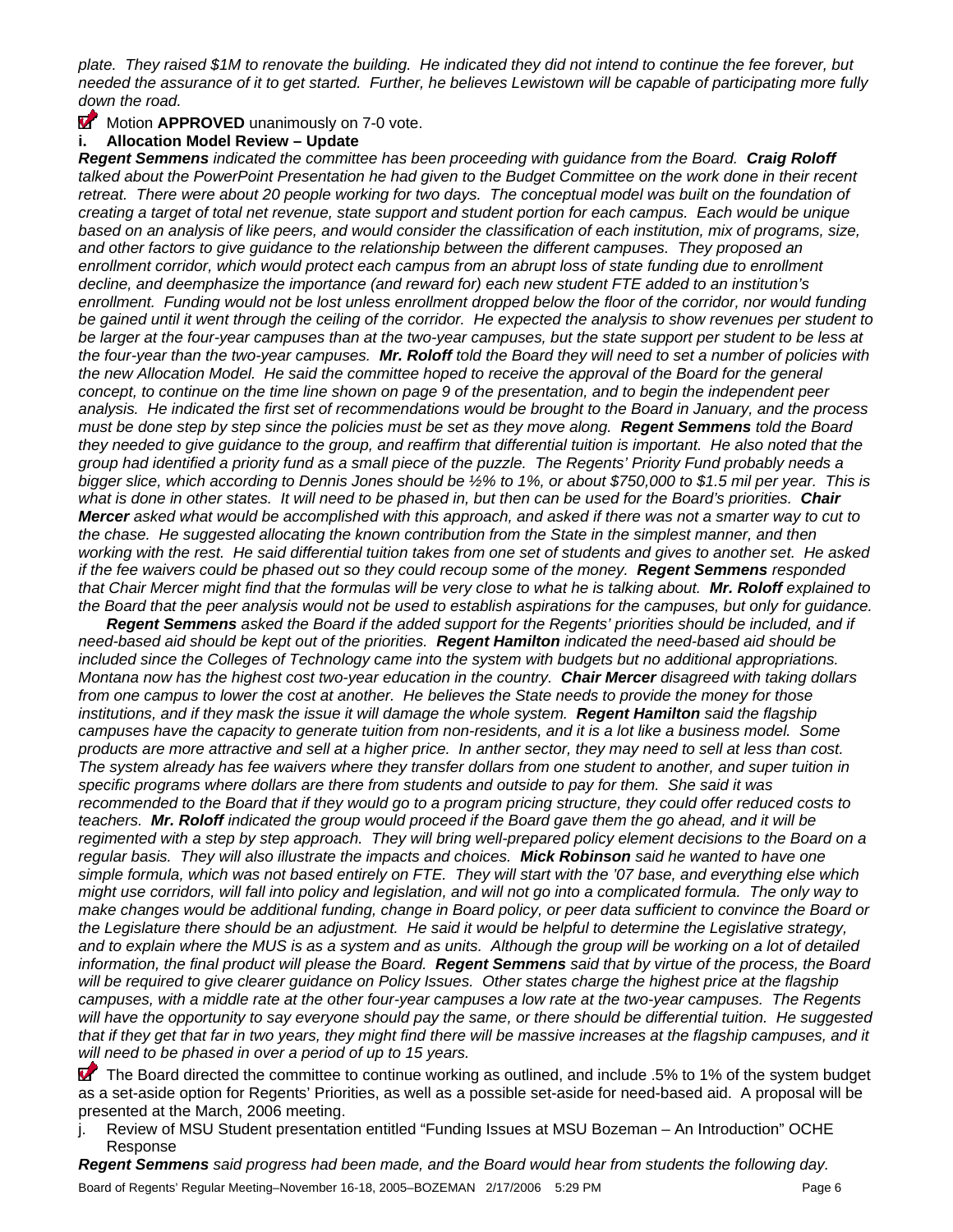k. Review federal relations activities in the university system

*Regent Semmens gave a quick update on the presentation to the Committee.* 

#### **Following a ten-minute break, the Board reconvened at 3:50 p.m.**

# **h. Biennial Budget Process Review – Update**

*Ms. Pam Joehler reminded the Board they are now into the new biennial budget process. She indicated they will need to make a decision on the Present Law adjustments to meet the budget timeline. She gave a PowerPoint presentation showing the details. Ms. Joehler said the budget assumptions reflect enrollment changes, inflation for liability insurance, library acquisitions, and utilities. Regular inflation of 3% was allowed for general operating costs. There is also 3% for the pay plan in each year. The figure for termination is what the campuses expect to actually pay during the two years, but some unfunded liability will remain.* 

# **l. Budget Initiative Proposals**

*Mr. Dave Gibson explained that the Proposal as presented tied in the Strategic Plan, the PEPB indicators, MUS Campus Quality Indicators, and Shared Leadership initiatives. The three main goals in OCHE are transferability, Indian Education for All, and the Data warehouse. Chair Mercer suggested the title should better reflect the proposed ideas. Each of the CEOs pointed out the first and second choices on their lists. Regent Semmens suggested weeding some items out by seeing if they could be done as part of the general services budgets. He asked that the new ones to be presented to the Governor's Office and the Legislature be those to be fully funded by*  the State because they are a benefit to the entire state. He mentioned the county partnership idea as being one of *those. Regent Semmens said it would help the Board if the campuses would identify those items, and those that would be shared with tuition, and those partnered with industry and then prioritize them. He said that MPACT should move forward, but the retention pool would be more of a system issue. Also to be included would be the Data Warehouse, and the transfer issue. He offered guidance to Mick Robinson to look at about \$5M or \$6M for the two sides, and \$5M or \$6M for system issues, for a total of about \$15M for the biennium, as a starting point for further winnowing down by the Board.* 

# **The meeting recessed at 5:10 p.m.**

# **FRIDAY, November 18, 2005**

The Board reconvened at 8:45 a.m.

# **WORKFORCE DEVELOPMENT ITEMS**

a. Establishing speech pathologist undergraduate and advanced degree programs.

*Regent Foster said in the Committee meeting there was a speaker from Shelby who explained what the needs are, how many speech pathologists there are in Montana, typically who they are employed by, and other helpful information. The big push is whether to start up a program in Montana. There used to be a program, but it was discontinued. Provost Muir provided more information and said The University of Montana-Missoula is seriously considering re-starting the program. They are now in the process of putting together what it might look like, and the cost analysis. At the end of the discussion, Dr. White from MSU-Billings said MSU-Billings might be interested in*  being a collaborative partner in the program. The Committee responded very positively to that suggestion. It is a *very expensive program, but these campuses are being responsive to industry needs as the Board has requested. The Committee will meet in January to hear an update from UM and MSU-Billings to find out where they are in their efforts. This is a good example of where a couple units of the system partner up, or at least have the potential to do so. A number of letters were received by the Commissioner's Office and the Regents supporting the program. No action was needed on this item.* 

b. **ITEM 128-106-R0905** – Charter to formalize the Two Year Council

**Regent Foster MOVED** APPROVAL of Item b.

**Motion APPROVED** unanimously on 7-0 vote.

d. Review options and establish priorities for physician training and rural location incentives/education.

*Regent Foster reported the Committee recommended the formation of a working group to put together a plan on how to approach the needs as addressed in the white paper presented by Dave Gibson.* 

- Regent Foster **MOVED** APPROVAL to form the work group to put together a plan on how to approach these needs.
- **Motion APPROVED** unanimously on 7-0 vote.

# **END WORK FORCE DEVELOPMENT**

# **STUDENT REPORTS**

*See attached student reports* 

*Applications from four students will be forwarded to the Governor for the now vacant Student Regent position. Those students are Bovard Tiberi (recommended by MAS), John Meyer, Heather O'Loughlin (recommended by MAS), and Vinnie Pavlish.* 

# **END STUDENT REPORTS**

# **STUDENT PRESENTATION ON RESIDENT TUITION AND FEES**

Board of Regents' Regular Meeting–November 16-18, 2005–BOZEMAN 2/17/2006 5:29 PM *Bovard Tiberi and Deepu Philip gave an abbreviated presentation on their follow-up on Funding Issues at MSU-Bozeman. The complete presentation is available on-line with the Meeting Agendas. Their research found that the*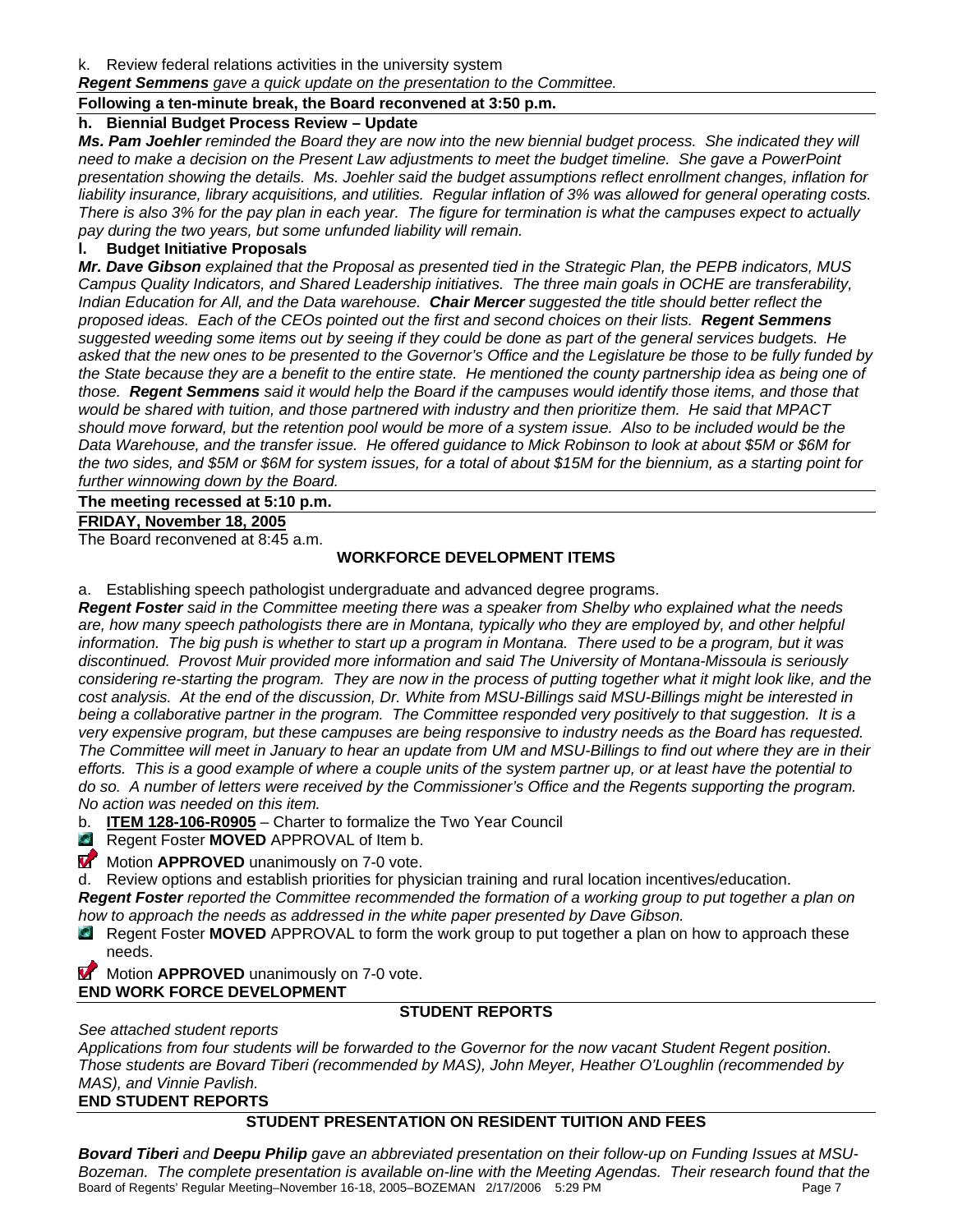*number one reason for the increase in tuition is the flat state funding. It was pointed out that there is now a dramatic difference between FTE and headcount. They will continue to piece together the various aspects of*  research costs and funding, which they originally thought were the main problem. Their current conclusion is that *higher tuition is due to many factors. The students will give their final report on this issue at the January, 2006 meeting. Mr. Tiberi thanked the Board for listening to the students' concerns on this issue. Chair Mercer asked the students to continue their work on this, and to put their findings into a format, which the Board could use to explain the cost of tuition to the citizens of Montana.* 

#### **Following a ten-minute break, the Board reconvened at 10:40 a.m. ACADEMIC / STUDENT AFFAIRS ITEMS**

# a. **ITEM 129-109-R1105** - Writing Proficiency Policy

 Regent Hamilton **MOVED** APPROVAL of Item a. as **amended** adding bullet point 3. under Item G. to read as follows: "Provide for the evaluation and analysis of a writing proficiency requirement that includes a uniform system to collect and report student data. The Criteria will be developed by the P-20 Committee. Data will be collected and summarized beginning Fall 2007. Each unit of the MUS will submit the data to OCHE. OCHE will share the data with K-12 partners by February of the following year."

*Regent Semmens indicated he supported this item since his concerns had been addressed, and the policy is not a barrier to entry into the Montana University System. He believes the goal of the policy was and is to be sure high school students are better prepared. Regent Barrett concurred, but has significant concerns about diminishing the policy.* 

# **Motion APPROVED** unanimously on 7-0 vote.

- Regent Hamilton **MOVED** the Board of Regents **support creation** of a Writing Proficiency Implementation Committee to be appointed by the Leadership Group through the auspices of the P-20 committee. The committee will be made up of 4 representatives from the P-12 community and 4 representatives from the postsecondary education community. The formal charge to the Committee will be approved by the Leadership Group: Commissioner Stearns, Superintendent McCulloch, Jan Lombardi, Education Policy Advisor to the Governor, and Steve Meloy, Executive Secretary of the Board of Public Education.
- **Motion APPROVED** unanimously on 7-0 vote.
- b. Review of the transfer information on the Montana University System website

*Regent Hamilton reported that the Committee had reviewed the transfer information on the Montana University System website. There was general consensus that the site was user friendly, and contained a great deal of detailed information. While the primary audience is students, it is anticipated it will also be used by faculty and staff as they advise students. Regents with comments or questions should send them to Deputy Commissioner Barber as the site is still under construction in many areas.* 

#### c. Discussion of the "next steps" in the transfer arena

*Regent Hamilton asked Deputy Commissioner Barber to speak about this item. Deputy Commissioner Barber then introduced Ms. Karen VanDaveer of Montana Tech, who is the Director of the Nursing Program, and her colleague Ms. Danette Melvin who is a faculty member in the Nursing Program at Montana Tech. Deputy Barber reminded everyone about the Transfer Audit process, and how difficult it was to craft policies to respond to that* audit. He worked with the group that worked on the policy to respond to requests for a uniform licensed practical *nursing curriculum. The Legislative Audit Division request was triggered by a long history of previous requests to do something about nursing. Everyone in the Commissioner's Office knows it was a very hard process, and that the committee met every Tuesday afternoon for weeks to get this done. The reason the policy succeeded was*  because of these two women. The work group that struggled with this project was made up of Directors from all of *the licensed practical nursing programs in the system, and also Directors of all of the nursing programs in the State, and a representative from the State Board of Nursing. Ms. VanDaveer and Ms. Melvin came to every meeting prepared to get something done. They brought massive amounts of information about nursing programs throughout the country, as well as documents on how this might work. They also brought possible language to help craft the curriculum. Without their efforts this would not have been accomplished. Deputy Barber indicated they thought they were there for some other reason, but they actually were there to receive the Montana University System Excellence in Citizenship awards for 2005. Chair Mercer asked Regent Foster to present the awards due to his involvement in this and his interest in health care. Regent Foster said he attended a couple of these meetings, and this is very fitting. These are the two individuals who made sure it happened.* 

- d. **ITEM 128-2701-R0905** Associate of Applied Science degree in Radiologic Technology, Montana State University-Billings College of Technology
- **Regent Hamilton MOVED** APPROVAL of Item d.
- *Regent Foster recused himself on this item since his employer had contributed to the program.*
- **Motion APPROVED** unanimously on 6-0 vote with Regent Foster abstaining
- e. **ITEM 128-301-R0905** Certificate program in Licensed Practical Nursing, Flathead Valley Community College
- Board of Regents' Regular Meeting–November 16-18, 2005–BOZEMAN 2/17/2006 5:29 PM Page 8 **Regent Hamilton MOVED** APPROVAL that the Montana Board of Regents authorize Flathead Valley Community College to begin offering the pre-nursing coursework described in ITEM 128-301-R0905. That coursework is set out in semesters 1 and 2 in the proposed curriculum information contained in the Level II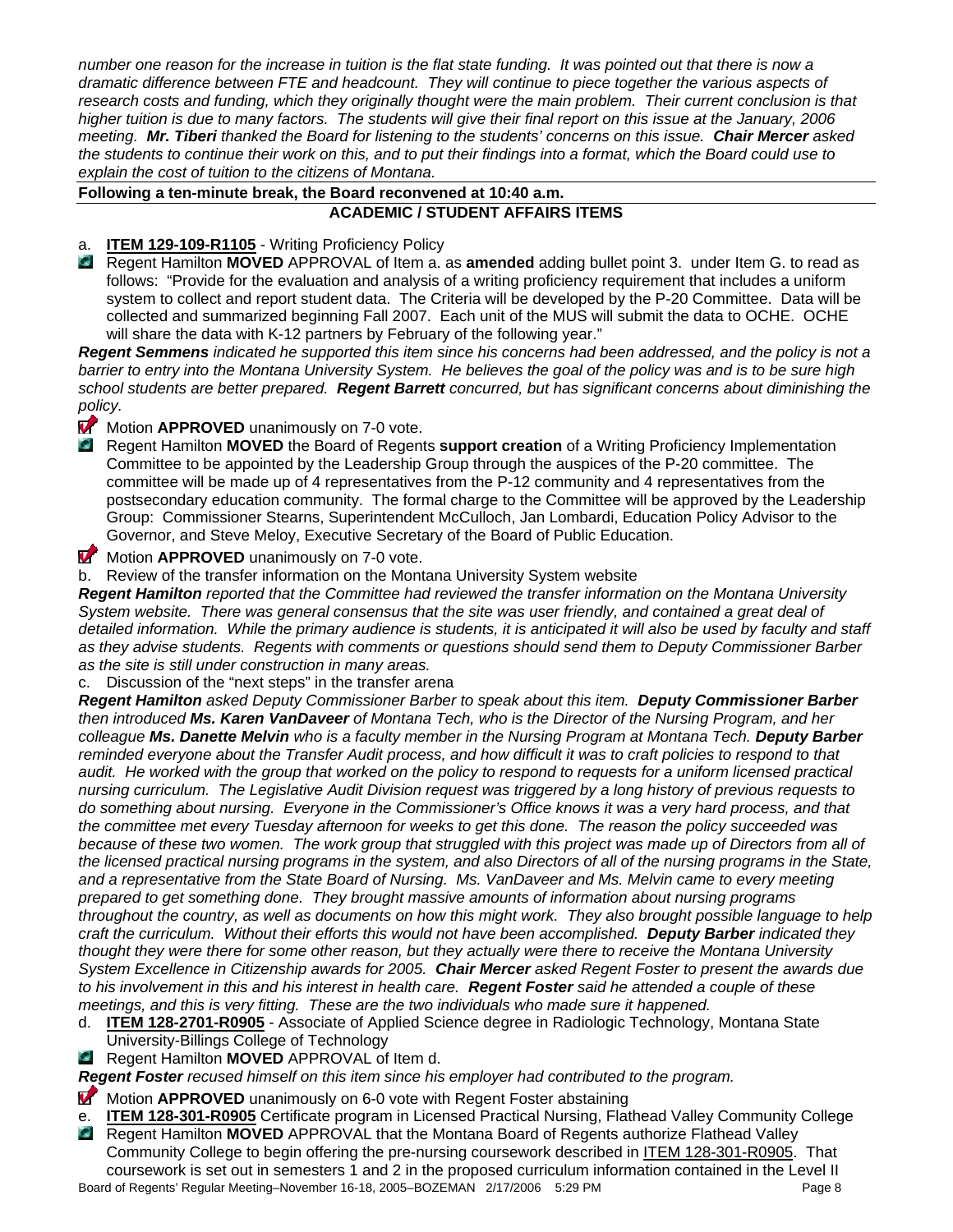documentation. The Board also gives Flathead Valley Community College permission to offer the Introduction to Nursing course described in the curriculum information. In addition, the Board of Regents requests that Flathead Valley Community College include this Item on the May 2006 agenda of the Board for action, assuming that the institution has had a decision from the Montana State Board of Nursing concerning the appropriateness of its Licensed Practical Nursing curriculum and the qualifications of its nursing faculty.

**Motion APPROVED** unanimously on 7-0 vote

f. Report on the Montana State University Rural Nursing Partnership in North Central Montana

*Mr. Rolf Groseth reported that the Pilot program was successful, however, cost is an issue and they have no plans to expand to another community* 

g. Continued discussion of textbook costs

*Regent French reported that the Committee discussed possible follow-up steps on the textbook conversation.*  Those steps could include a requirement that campuses publicize the required the ISBN number for each text, that *the campuses request debundling of textbooks, that faculty evaluations include a question on how much the textbook is used in class, and that there be a resolution to support the bookstores' efforts to work with the industry. Regent French said she hoped that the Board would require the ISBN number be published before the fall semester.* 

 $\blacksquare$  No action was required on item g.

**END ACADEMIC / STUDENT AFFAIRS ITEMS** 

# **STAFF AND COMPENSATION ITEMS**

b. Discussion of draft guidelines for "Board of Regents employment contracts" and "Montana University System employment contracts."

*Associate Commissioner Mick Robinson gave a brief history behind this issue, indicating the key in making any changes is that the Board has statutory authority over hiring. In finding a tool for the Board to delegate some of this*  authority, the concept is to create two categories of contract. The first would be to retain the traditional Board of *Regents contract for top-level executives, creating a pool of 50 to 60 individuals. The other category would cover the 750 remaining individuals now on Board contracts. This will be some type of system contract. Mr. Robinson said the Committee talked about the concept of designating as CEOs the Commissioner, Presidents, Chancellors, and Deans of the two stand alone colleges of technology, and they envision a system where these CEOs would retain their current practice and procedures to negotiate and offer contracts without submitting them to the Board, but only to their immediate supervisor. There was some concern from the Chancellors that their effectiveness on campus might be eroded by this arrangement. Regent Hamilton asked if there had been discussion of broadband pay for this process, to which Mr. Kevin McRae indicated they did not envision that concept for the contract group. However, as they look at the contracts, they want to make sure there is a system of checks and balances to prevent pay levels getting too far afield. No decision was made at this meeting on the approval authority, and the Committee will return to the March meeting with Plan A and Plan B including options on the approval authority*.

d. **ITEM 129-108-R1109** – Revision of Policy on Executive Compensation

**Regent Mercer MOVED** to **RESCIND** the item approved at the September, 2005 meeting and to take up item d. as an entirely new proposal.

**Motion APPROVED** unanimously on 7-0 vote.

*Regent Semmens reviewed the purpose of the action in September. In consideration of internal equity, he was asking to lower the percentage of the average for Presidential compensation from 100% to 90%. This item will also allow for a variation in pay for the Chancellors, with a band of 75% to 90% of the Presidential pay. This would be*  decided by the Presidents based on time, responsibility, and other standard factors. Also included in this item is *the inclusion of the Deans of the two stand-alone colleges of technology. The Committee recommended adding Section 5. to the Policy with the following language: 5. If the CHE and the President, in consultation with the CEO of a given campus, determine that there are insufficient financial resources at the campus or office to fully implement this item for the year beginning October 2007, they may agree to defer it to October 2008.*

# Regent Semmens **MOVED** to **ADOPT** item d. as **amended**

*Regent Foster requested information on the use of Foundation money. Regent Semmens indicated that in the survey, 3 of the 9 campuses show Presidential salaries are partly funded with Foundation money. It is not a bonus, nor is it deferred compensation, but actual salary. He indicated that both the letter and the spirit of the policy passed in September were to use a survey of the salary and market compensation levels. Although Chair Mercer had preferred the Foundation dollars be excluded, Regent Semmens believed this was self-deluding. The MUS Foundations are supporting their campuses to the fullest extent possible. If anything was taken from the Foundations to pay the Presidents, it would necessarily be taken from students. At this time, South Dakota is looking to replace Foundation funds with state funds. Chair Mercer indicated he would not support the Policy since the Foundation dollars are to be included in the survey for the average. He also thought the new number 5 created a difficulty for the campuses. Regent Hamilton indicated she would not support this item. She said she supports the importance of paying higher wages, and believes a peer average is appropriate. However, these individuals are not state officials, but rather state employees. She was not convinced the system had the resources to reach these wages. Regent Barrett said he would support the item. He believes there is no logic in changing position*  Board of Regents' Regular Meeting–November 16-18, 2005–BOZEMAN 2/17/2006 5:29 PM Page 9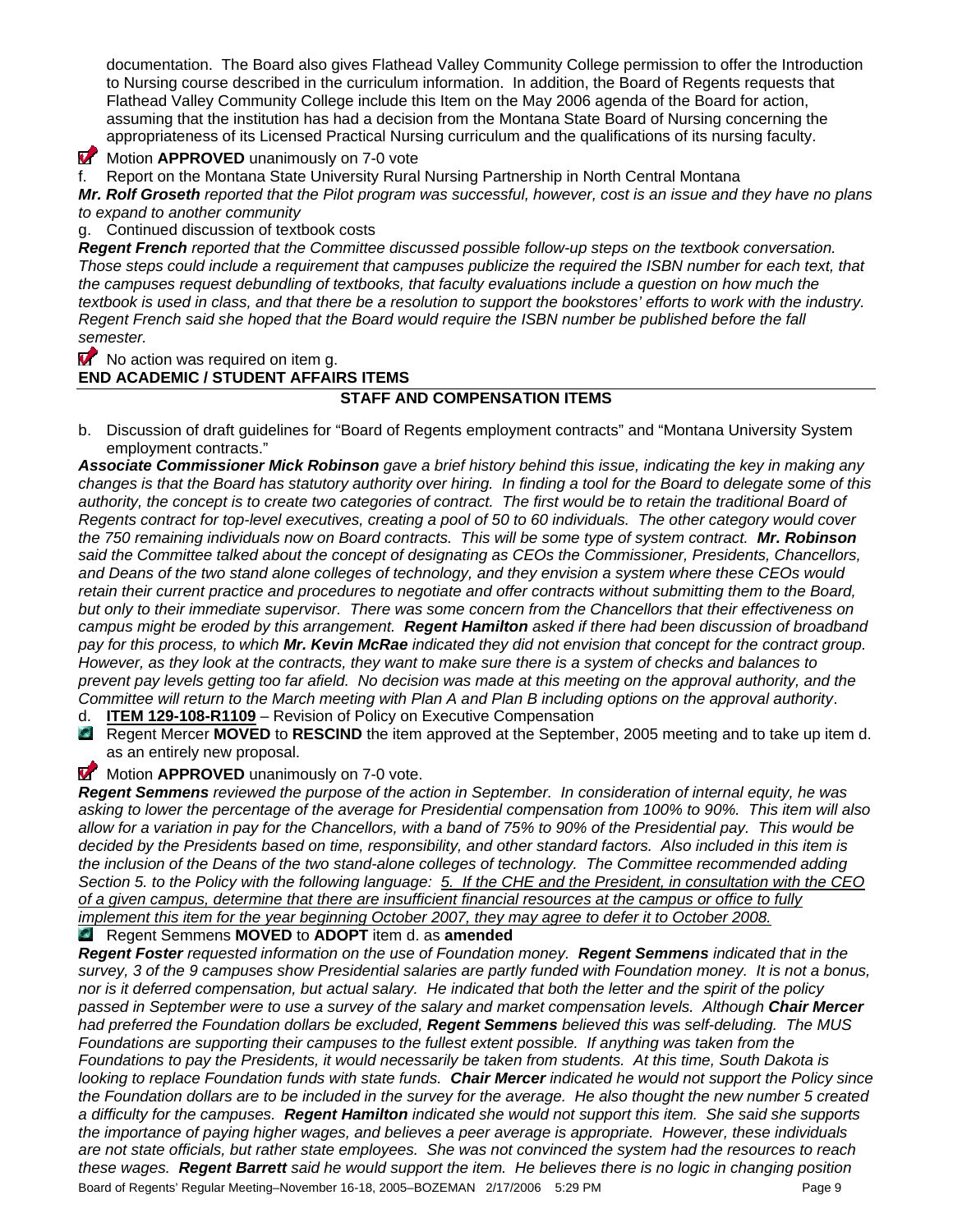*from the last meeting when he supported Chair Mercer on his Policy, because he sees that if nothing is done now, it won't happen for a very long time. He reminded the Board that when the Policy was passed at the last meeting, no survey had yet been done. Regent Semmens said they will not raise tuition to pay for these increases. He believes that skilled managers will deal with them wisely, and since Chair Mercer had invited amendments at the*  last meeting, he was hoping the Board would support this policy. The Faculty Senate representative thanked the *Board for discussing this issue in an open forum. Faculty would support this policy. They believe that measuring to outside standards, with a range of pay is a good idea. There needs to be performance and merit metrics included. The also believe that all sources of income should be considered. Regent Hamilton asked how this policy would solve the problem of low pay. Regent Semmens replied that the policy would raise compensation from 65% to 90% of the average for the peer states. The Compensation Committee will continue looking at this policy and will bring forward changes as needed. Regent Foster viewed Chair Mercer's move at the September meeting as bold and conceptual. He was appreciative that Regent Semmens was willing to take time to devote energy to a more scientific approach. However, one thing that doesn't sit right with him is the Foundation portion. The idea is to let the free market determine the cost, but he believes some things distort the market and fair competition is lost for*  free compensation. He indicated that if someone would move to strike the foundation funding he would support the *policy, while he was ambivalent on the new number 5. Regent Semmens said he was puzzled about the inclusion of the Foundation dollars being a problem. The truth of the matter is that it is salary, no matter what the source.* 

**Motion APPROVED** on 6-1 vote with Chair Mercer dissenting.

*Regent Semmens noted that the Committee will continue to work on the issues of titles of Deans. CUPA data is being used for equity, and staff will look at this data and report back.* 

*Commissioner Stearns said she had received a reorganization plan for MSU-Bozeman Administration and Finance. The Staff and Compensation Committee will be informed about this plan at their January meeting. Two personnel changes related to the plan will be placed on the January Consent Agenda.* 

**END STAFF AND COMPENSATION ITEMS**

# **PUBLIC COMMENT**

*Kelly Paul, Student Union President at MSU-Northern told the Board that it is difficult for students to find companies in Montana that pay good salaries. He asked if a list could be prepared for the students to use in locating possible employers. Regent Foster said that is something their Committee has discussed. He thinks the system needs to be diligent in this, and requested that Dave Gibson look at this situation and report back to the Workforce Development Committee with some way for Montana businesses to get access to MUS students. Regent Barrett asked what Kelly Paul was majoring in, to which he responded Automotive. Regent Barrett noted*  that at the Community Breakfast at the Billings meeting in September, a car dealer had stood and said he couldn't *find anyone to fill that kind of job. Chancellor Capdeville commented that over 80 companies go to their campus every spring to interview students for jobs.* 

# **END PUBLIC COMMENT**

**Staff Items:**

# **CONSENT AGENDA**

- a. **ITEM 129-1000-R1105** Staff; The University of Montana-Missoula
- b. **ITEM 129-1500-R1105** Staff; Montana Tech of The University of Montana
- c. **ITEM 129-1600-R1105** Staff; The University of Montana-Western
- d. **ITEM 129-2000-R1105** Staff; MSU-Bozeman
- e. **ITEM 129-2001-R1105** Professor Emeritus of Education upon **Kenneth Bruwelheide**; MSU-Bozeman
- f. **ITEM 129-2002-R1105** Professor Emeritus of Entomology upon **Wendell Morrill**; MSU-Bozeman
- g. **ITEM 129-2003-R1105** Professor Emeritus of Education upon **Gloria A. Gregg**; MSU-Bozeman
- h. **ITEM 129-2004-R1105** Professor Emeritus of Education upon **Richard Horswill**; MSU-Bozeman
- i. **ITEM 129-2300-R1105** Staff; Ag Experiment Station
- j. **ITEM 129-2400-R1105** Staff; Cooperative Extension Service
- k. **ITEM 129-2700-R1105** Staff; MSU-Billings
- l. **ITEM 129-2701-R1105** Professor Emeritus of Spanish upon **Theodore Jensen**; MSU-Billings
- m. **ITEM 129-2800-R1105** Staff, MSU-Northern
- n. **ITEM 129-2850-R1105** Staff; MSU-Great Falls College of Technology
- **Regent Barrett moved APPROVAL** of items a. through n.
- **Motion APPROVED unanimously** on 7-0 vote

#### **Labor Agreements/Other Items**

- a. **ITEM 129-101-R1105** Approval of Governor's Appointment to the Motorcycle Safety Advisory Commission INFORMATION ITEM only
- b. **ITEM 129-104-R1105** Approval of Appointment to the Student Loan Advisory Council; Montana Guaranteed Student Loan Program - Bruce Marks
- c. **ITEM 129-105-R1105** Approval of Governor's Appointments to Local Executive Boards
- d. **ITEM 129-107-R1105** Approval of Tentative Agreement with International Union of Operating Engineers;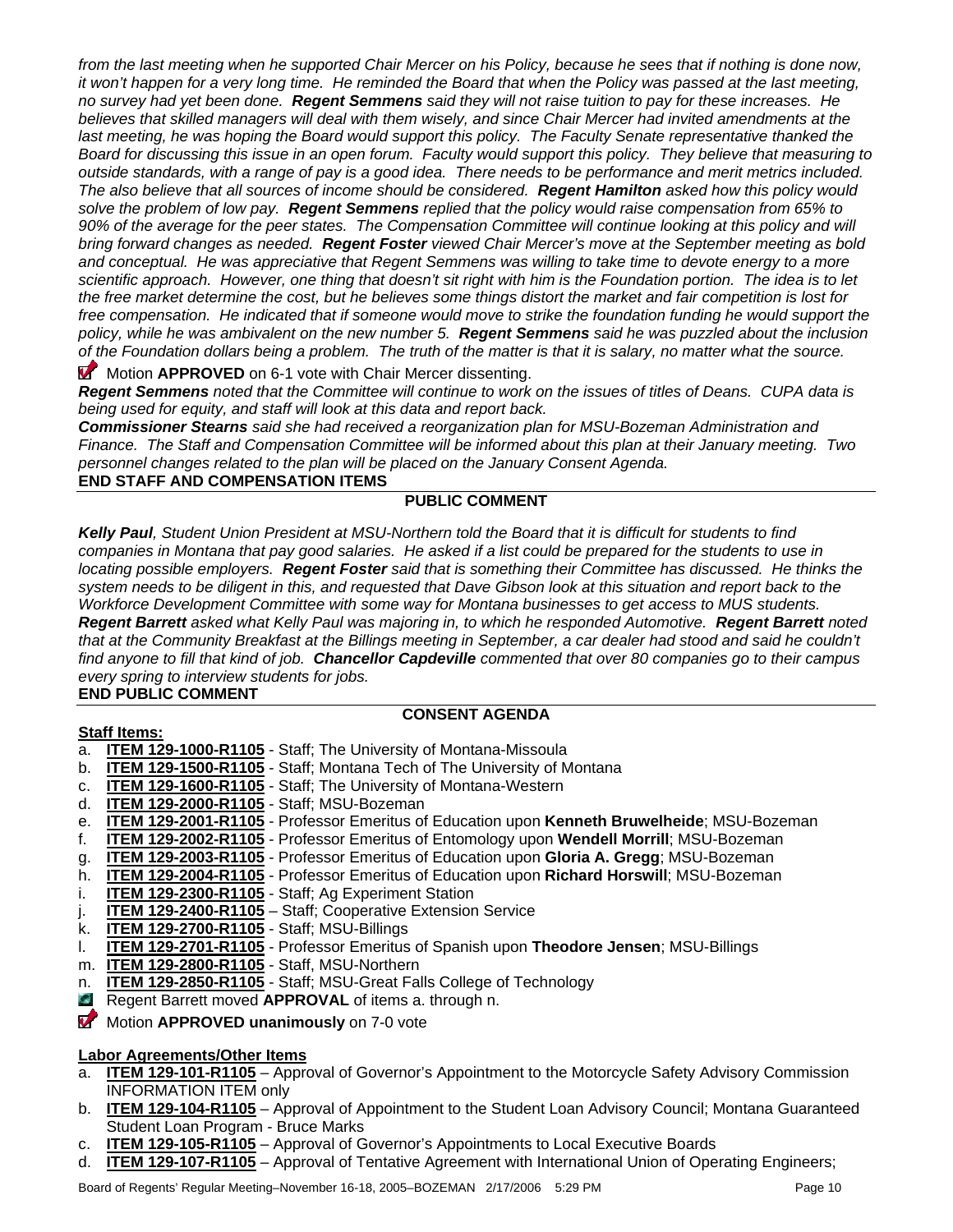Bozeman Motor Pool

- e. **ITEM 129-110-R1105** Approval of Tentative Agreement with AFSCME, MSU-Northern
- **Regent Semmens moved APPROVAL** of Items a. through e.
- **Motion APPROVED unanimously** on 7-0 vote

#### **Administrative/Budget Items**

- a. **ITEM 129-1601-R1105** Authorization to Expend up to \$120, 000 of Student Computer Fees; The University of Montana-Western
- b. **ITEM 129-2006-R1105** Authorization to Expend Computer Fees; MSU-Bozeman
- **Regent Semmens moved APPROVAL** of items a., and b.
- **Motion APPROVED unanimously** on 7-0 vote

With no further business to come before the Board, the meeting adjourned at 12:45 p.m.

#### **Mailed to the Board of Regents on Approved by the Board of Regents on Approved by the Board of Regents on**

(Date) (Date)

**Board Secretary** 

Sherry Rosette **Gallery Community Community Community** Sherry John A. Mercer<br>Board Secretary **Community Community Community** Board Chair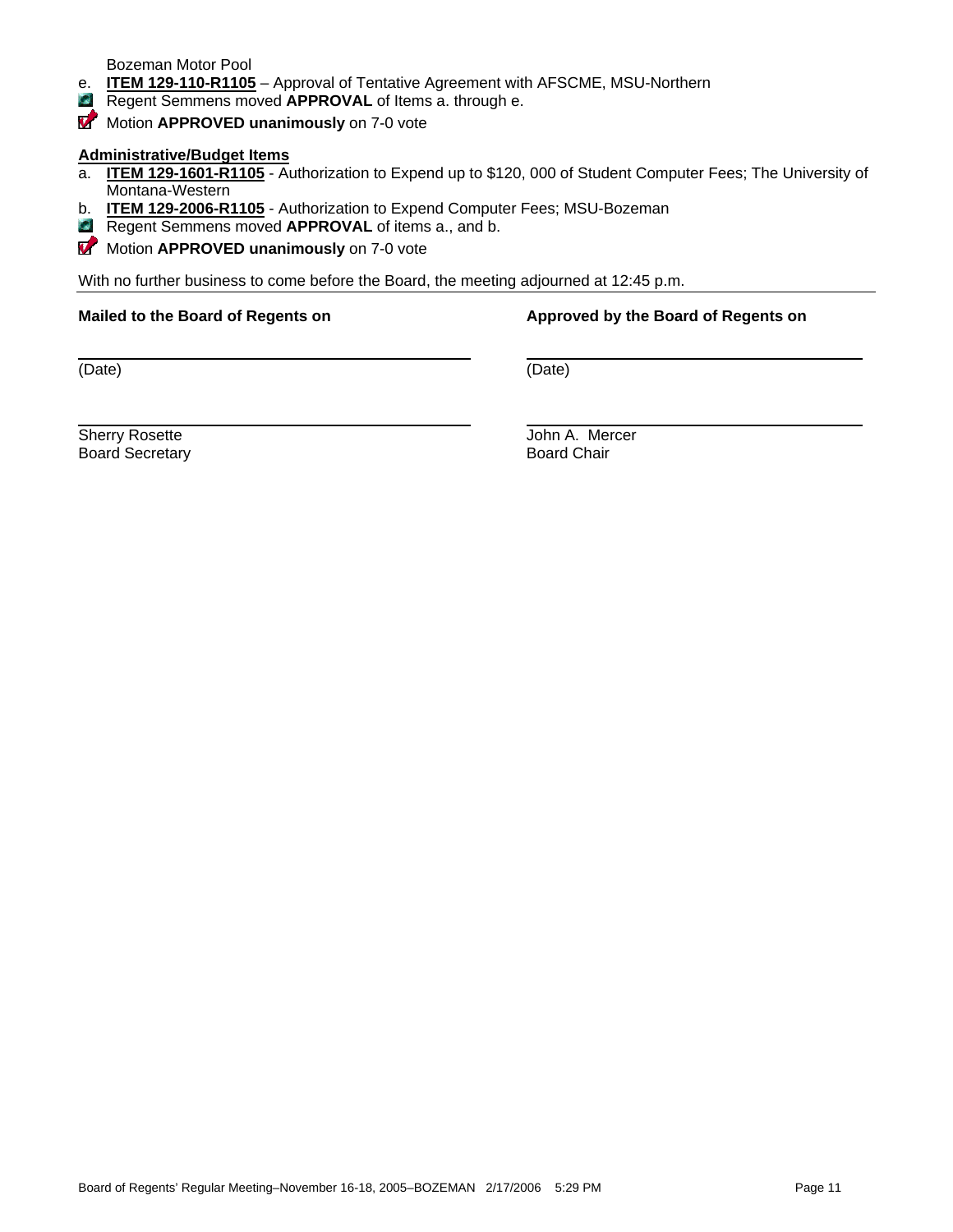# **WEDNESDAY, November 16, 2005**

# **The Budget and Audit Oversight Committee convened at 10:00 a.m.**

**Committee Members Present:** Regent Mark Semmens Chair, Regent John Mercer, and Regent Lila Taylor

- **Others Present:** Alan Peura, Bill Muse, Bob Duringer, Bruce Marks, Cathy Swift, Chancellor Alex Capdeville, Chancellor Frank Gilmore, Chancellor Ron Sexton, Chuck Jensen, Commissioner Sheila Stearns, Craig Roloff, Dan Bingham, Dan Carter, Darrel Hammon, Dave Gibson, Dean Mary Moe, Dick Storey, John Cech, Kevin McRae, LeRoy Schramm, Maggie Peterson, Mark Bruno, Mary Ellen Baukol, Mick Robinson, Pam Joehler, President Geoff Gamble, President George Dennison, Rolf Groseth, Rosi Keller, Susan Briggs, Terri Iverson, and Tom McCoy.
- a. Report from the Associate Commissioner for Fiscal Affairs

# 1. Audit Reports

*Associate Commissioner for Fiscal Affairs, Mick Robinson gave a brief update on the Audit Reports. OCHE had a good audit, with recommendations to look at areas to strengthen policies and procedures. The University of Montana had two recommendations; improve internal audit, and improve grant monitoring. Montana State University concurred on their one recommendation on monitoring federal grants and controls.* 

2. Athletic Report

**Mr. Robinson** requested the Committee move the date for reporting on Athletics to the January meeting in the future. **Regent Mercer** moved recommendation of this change, with the next report to be due in January 2007. 3. Fall Enrollment Numbers and HB 2 Reversion Calculations

*Ms. Pam Joehler gave an overview of the report which showed lower than expected enrollment at UM. HB 2 has a*  reversion requirement for the University System and the Community Colleges. At this point, the report shows a *reversion of \$632,000. Chair Semmens indicated the costs at Missoula and Butte were substantial, and asked how they would deal with these shortfalls. President Dennison indicated two parts were missing. They had a climb in the number of resident students, with a continued decline in upper division resident students. This is due*  to the cost. He noted that MPACT will help that situation. Although they saw a decline between fall and spring, *they did not expect to see a decline between spring and fall. This happened several years ago, and is due to the decline in non-resident students. They will use their contingency funds, and hope to recover next year. Chair Semmens indicated he was surprised that the community colleges and the two-year campuses also had enrollment misses on the downside, especially since they have been the fastest growing segment. Regent Mercer suggested that while they are working with government finance, it would be beneficial if plain terms could be used, such as indicating the number of people served, not just the FTE. He asked if Montana Tech had a fund to cover their shortfall, or if it would require a transfer. President Dennison indicated Tech has a fund, and plans to deal with the issue. Regent Mercer also asked for comment from the community colleges. President Darrel Hammon noted that the actual numbers at Miles Community College are down a bit. They have a contingency fund, and they had anticipated the shortfall. They are working with Bozeman, and two plus two, which has helped them. They looked at 31 high schools in their area to determine where the students were coming from. Many of those schools are not sending students, many of which are going to Dickenson and others to the east. Miles' one recruiter was ill*  in February, and their numbers fell. They were able to reduce some expenses, but at their institution it doesn't *matter if they have 400 or 500 students because of the basic expenses. Chair Semmens indicated he was concerned about Northern. Chancellor Capdeville noted they had planned on a shortfall of more than they are experiencing. They have put some programs on a moratorium. He does worry about how they will sustain Northern and still right size it.* 

# 4. MSU-N Deficit Update

5. **ITEM 129-102-R1105** – Approval of proposed Governor's Postsecondary Scholarship Program Policies *Mr. LeRoy Schramm is Chair of the three-member counsel appointed by the Governor to oversee the scholarship program. The other two members are Clarena M. Brockie of Harlem and Dolores Colburg of Billings. Mr. Schramm indicated the memo from Bruce Marks lays out the work on the policies, and how they now stand. He suggested to the Board there are two things they should note for future reference. First, the appeals process ends at the Commissioner. Second, the council will be watching the 110 merit-at-large scholarships. These will be selected by the Commissioner, and a list will be provided to the Board. Mr. Schramm indicated it is likely they will receive several thousand applications, and it will be a very time consuming effort. There will be quite a workload for the Montana Guaranteed Student Loan Program which will make the resources available to evaluate the applications. If the Legislature continues to fund these scholarships, there will be about 2500 each year with 2/3 available for two-year students, and the balance for four-year students. Mr. Schramm indicated this was the most substantial contribution to students that he has ever seen. In response to a question from Regent Mercer, Mr. Schramm indicated these scholarships will piggyback onto the honors scholarships since they are both selected*  from lists provided by the schools. The first person receives the Honors Scholarship which is the most valuable, *and the next in line will receive this one. They will not double up on these two scholarships, in order to ensure the*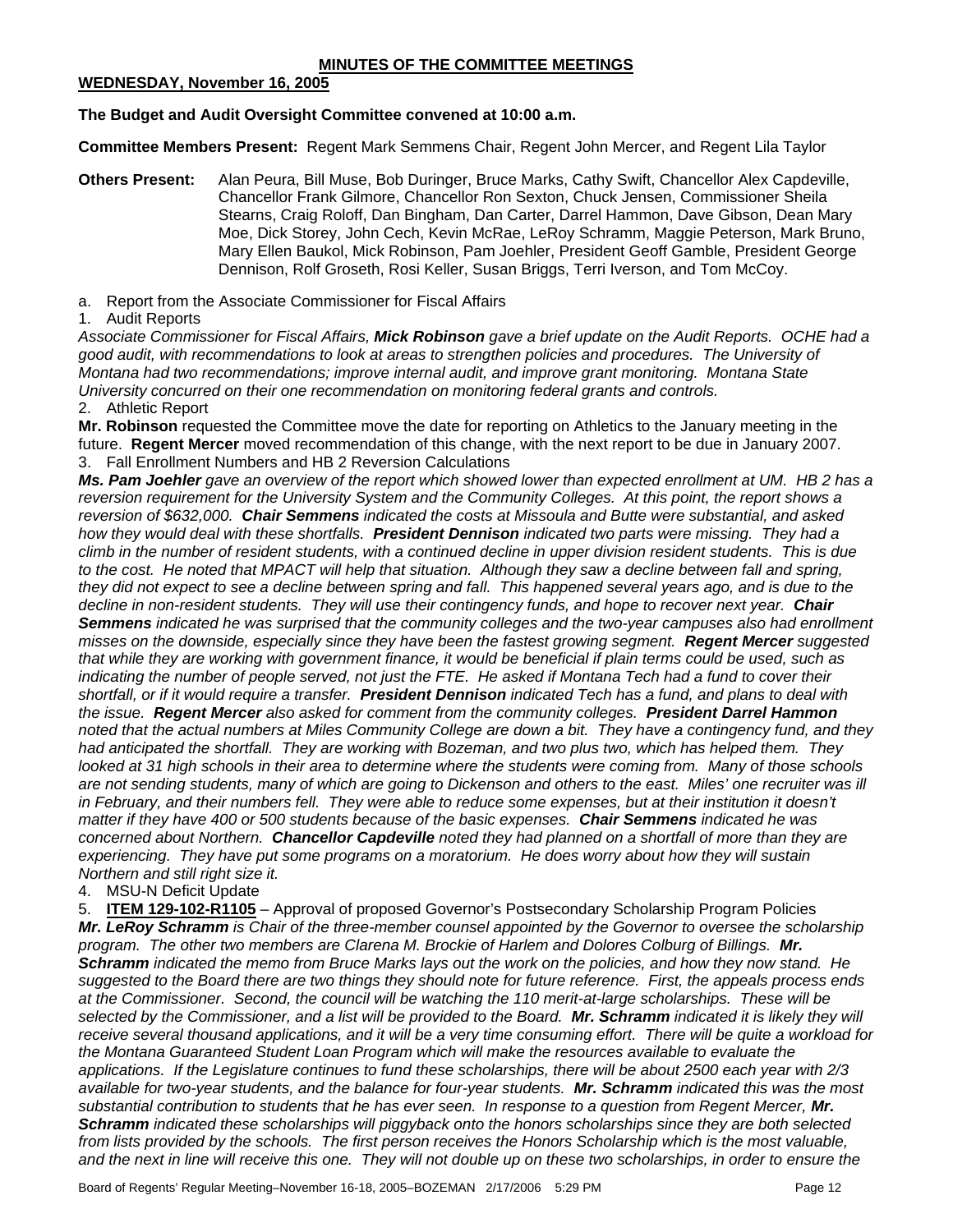*widest possible distribution. There are 180 school districts and each one will provide one renewable \$1000 scholarship for two-year education, and one renewable \$2000 scholarship for four-year education. The first year there will only be one \$1000 scholarship per district. There are also 500 two-year scholarships that are need based, with 100+ in health, 200 in technology, and 180 in general. The third group is at-large through the Commissioner. 70 of those are \$1000 for two year education, and 40 are \$2000 for four-year education. These numbers are set by statute. The first year \$500,000 will be awarded, and from then on it will be \$1.5 mil.*  **Regent Mercer** moved the Committee recommend accepting the Recommendation to the Full Board. The motion was unanimously adopted.

b. **ITEM 128-2702-R0905** - Authorization to Execute Purchase of Property; Montana State University-Billings *Dean John Cech indicated that more than 10,000 people commute to Billings each day, and more than 80% of jobs require some college. The College of Technology has partnerships with campuses, oil refineries, health care,* and the high tech industry. The Shiloh corridor is very important and the location of this property was well *supported by the community. They will take an intercap loan, and use the \$525,000 donated by the community to purchase the property. This will leave a balance of \$1 mil. They intend to pay that off with timber sales in the amount of \$250,000, revenue from vending machines in the amount of \$50,000, and continuing ed for \$50,000. The financed portion of \$625,000 would require a payment of \$77,000 per year. If they are able to raise \$750,000, they could lower that payment to \$60,000. To alleviate future parking issues, the campus has negotiated with the Faith Chapel Church which has a parish of 4200 people, to permit the Church to use the campus parking on*  weekends, while the campus will use the church parking during the week. In addition to the Billings Chamber of *Commerce endorsing the acquisition, the following individuals stood up to speak in support of the item: Marilyn Clover, realtor, Bruce Parker of First Interstate Bank, Wendy Keating former Director of the Department of Labor, and Michael Sanderson of Sanderson Engineering, Inc. Regent Taylor commended the campus for its accomplishment over the last three weeks to garner support from the community. Regent Mercer indicated he would like to see all the campuses in the state follow the lead of MSU-Billings College of Technology to obtain matching funds from the local community on projects such as this.* 

- c. **ITEM 129-2005-R1105** Authorization to Renovate Portions of Cooley Lab; MSU-Bozeman
- d. **ITEM 129-2007-R1105** Authorization to Renovate Portions of the Physical Plant's Shop/Office Buildings; MSU-Bozeman (pg. 425)
- e. **ITEM 129-2008-R1105** Authorization to Negotiate a Site Lease Agreement with the USDA; MSU-Bozeman (pg. 427)
- g. **ITEM 129-1602-R1105** Grant of Easement to the City of Dillon for operation and maintenance of an existing sewer line and to create a public right-of-way providing access to persons whose properties front on Vigilante Drive on the north side of Vigilante Park; The University of Montana-Western. Grant of easement for emergency ingress and egress for two lots owned by National Affordable Housing

Network (NAHN) to permit filing and amended subdivision plat.

Regent Mercer moved the Committee recommend adoption of items c., d., e., and g. as a group

Committee accepted unanimously

# **The meeting recessed at 11:55 a.m.**

#### **The Committee reconvened at 2:20 p.m.**

k. Review federal relations activities in the university system

*The two main campuses provided an overview of their federal relations and initiatives.* 

f. **ITEM 129-2801-R1105** - Authorization to Establish a Mandatory Lewistown Building Fee; MSU-Northern *Regent Mercer commented that \$70 per credit was high, but was apparently worth it to the people in Lewistown. Chancellor Capdeville agreed it was worth it, and they work closely with hospitals and nursing homes in that community, and there are other opportunities available. Regent Taylor indicated she was very concerned about this fee, and asked that the Board look at it in a couple years to see how it is working. Chancellor Capdeville noted this fee may be high, but there are other fees these students do not pay.* 

**Regent Mercer** moved recommendation to adopt to the full Board.

The Committee accepted the recommendation.

i. Allocation Model Review – Update

*Mick Robinson noted that at the recommendation of the Board at the September meeting, they had moved*  forward with the study of the allocation model to develop something new, that would be workable and equitable. *The PowerPoint presentation given today was a conceptual proposal of the allocation model. He asked for comments and concerns and questions from the Board. This proposal will be refined. They held a retreat to work on the model, and finalized the objectives at that retreat. All campuses participated in the retreat, and worked very*  hard. Bob Kelley of D.A. Davidson in Great Falls served as an independent business observer at the retreat and *made many useful comments to the committee. Dennis Jones provided his "First Principles" as guidance to the Committee: 1) focus on financing the state system rather than the narrower issues of allocating state funds; 2) the model should be transparent as to the policy choices to be made by the Board of Regents and the Legislature & Executive Branch; 3) the model should provide a framework to simultaneously deal with allocation of state*  revenues, tuition revenues and rates, and student financial aid; 4) the model should have a specific component *dedicated to furthering the Regents' strategic priorities, and allocated by the Regents to campuses for these*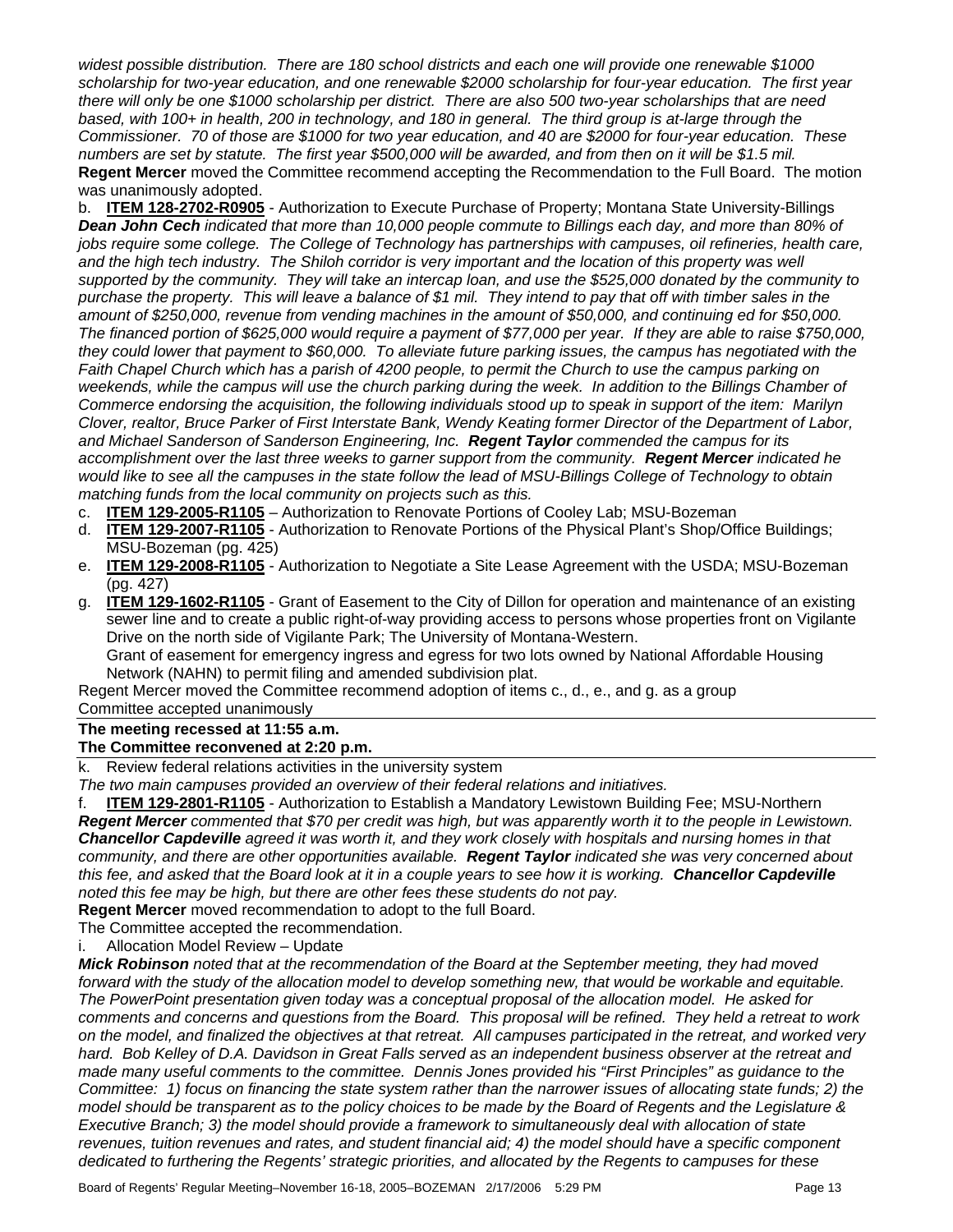*purposes; 5) the model should reward – not punish – institutions for aggressively seeking revenues from sources other than students or the state; 6) the model should protect institutional viability a. by not creating conditions under*  which institutions have to adjust quickly to substantial changes in funding, b. buffering the effects of enrollment *changes (especially decreases), but not avoiding those effects; 7) ideally, the model should provide incentives for institutions to collaborate as units within a system, rather than compete as free-standing entities.* 

 *The foundation of the new Model Concept developed is: the establishment of targets for total net revenue, state support, and student contribution for each campus; and the creation of an Enrollment Corridor, which protects each campus from an abrupt loss of state funding due to enrollment decline, and deemphasizes the importance of each new student FTE added. Mr. Robinson went through the concepts included, and it was noted that the Board will be required to adopt policies as various aspects of the model are accomplished. The model will most likely need to be phased in over a period of time. Target levels of revenue for each campus need to be established, as well as appropriate enrollment corridors, determination of appropriate ratio of state/tuition funding on each campus, and the amount of money to be placed in the Regents' pool, with a timeline to accomplish these.* 

 *Further details can be seen in the presentation available on-line.* 

*Regent Mercer asked where the money might come from to fund the Regents' priorities, and need-based*  assistance, since there are not sufficient state dollars to fund the system. He supported the enrollment corridor *concept to prevent reversion of funds to the State. Regent Mercer said he had thought the Model would take the state dollars that are known, and distribute them in a given way. Once the budgets were determined, it would then*  be decided what the tuition would need to be. He expected the status quo would be preserved with the current funds, and they would then indicate to the State it would cost a certain amount to buy down the cost of tuition. Mr. *Robinson noted the Committee had considered those points.* 

m. Public Comment

*Mr. Connell, President of Kairos Development Corporation made a presentation to the Board on an alternate property which his company was willing to sell the Billings College of Technology. It is located near the main campus in an area with the most depressed prices per square foot. Chancellor Sexton indicated the cost to*  remodel the building to make it usable was prohibitive, especially since the building had no windows. It was the *consensus of faculty after tours of the property that it was not workable due to the structure, design, and layout. Although Mr. Connell insisted this property would be the best buy, there was no support for it from either the campus or the community.*

Regent Mercer **moved** the Committee recommend adoption of the proposal to purchase the Shiloh property with the **stipulation** that 1/3 of the cost be covered with non-state funding.

*Regent Mercer did not believe that the 6.4 acres would be sufficient for the campus needs, and asked why they had not looked for a larger place.* 

The committee agreed unanimously to recommend to the full Board.

j. Review of MSU Student presentation entitled "Funding Issues at MSU Bozeman – An Introduction" OCHE Response

*Mr. Deepu Philip, Graduate Student explained the reason they are doing the study is that next year, tuition again will rise by \$400. Students want to know the reasons. A lot of progress has been made in this study, and he*  wanted the Board to know that they are not blaming anyone in this. He said they had very productive meetings with *President Gamble, Jim Rimpau, and Tom McCoy after the meeting in Billings. They have also met with Mr. Mick Robinson. It was decided the students would give their revised presentation to the Board on Friday.* 

#### **Following a ten-minute break, the Committee reconvened at 4:15 p.m.**

h. Biennial Budget Process Review – Update

*Chair Semmens indicated that the full discussion will be delayed until Friday before the full Board due to time constraints today. Associate Commissioner Mick Robinson noted in reference to the memo he had just handed out that it was important to keep in mind this meeting was the first step in a long budget process. Important to take a high level look at the current services. He asked for general from the Board. Ms. Pam Joehler indicated this is a very quick calculation of the budget, and they figures will be refined before the January meeting, with more to follow that meeting. If there is a reversion due to decreased enrollment, they will be starting with a smaller budget base than they would otherwise. The presentation is for a status quo budget. The figures in this budget do not include anything for the Commissioner's Office or the Research Agencies. Those figures will be available at the January meeting. The assumptions used were with the current budget, with corrections in the 06-07 budgets to reflect enrollment changes, and special inflation adjustments for liability insurance, library acquisitions, utilities, and a regular inflation factor 3% for general operating costs, and a 3% pay plan estimate for each year. Also included is an enrollment growth adjustment for 08-09. One important assumption is that state funds will be appropriated at the same ratio as the fiscal 2007 revised budget, which is about 38%. In FY07 the base operating budget for educational units totals about \$332 mil. In FY08 the budget will increase about \$27 mil, with about \$10 mil of the increase will be from state funds, and \$17 mil from tuition. In FY09 the budget would increase an additional \$24 mil, and about \$9 mil will be funded from state funds, and about \$15 mil from tuition.* 

l. Budget Initiative Proposals

*Ms. Pam Joehler provided a summary handout on the proposals received from the campuses. Regent Mercer made some comments about the summary, proposing that perhaps the Legislators and policy makers could show*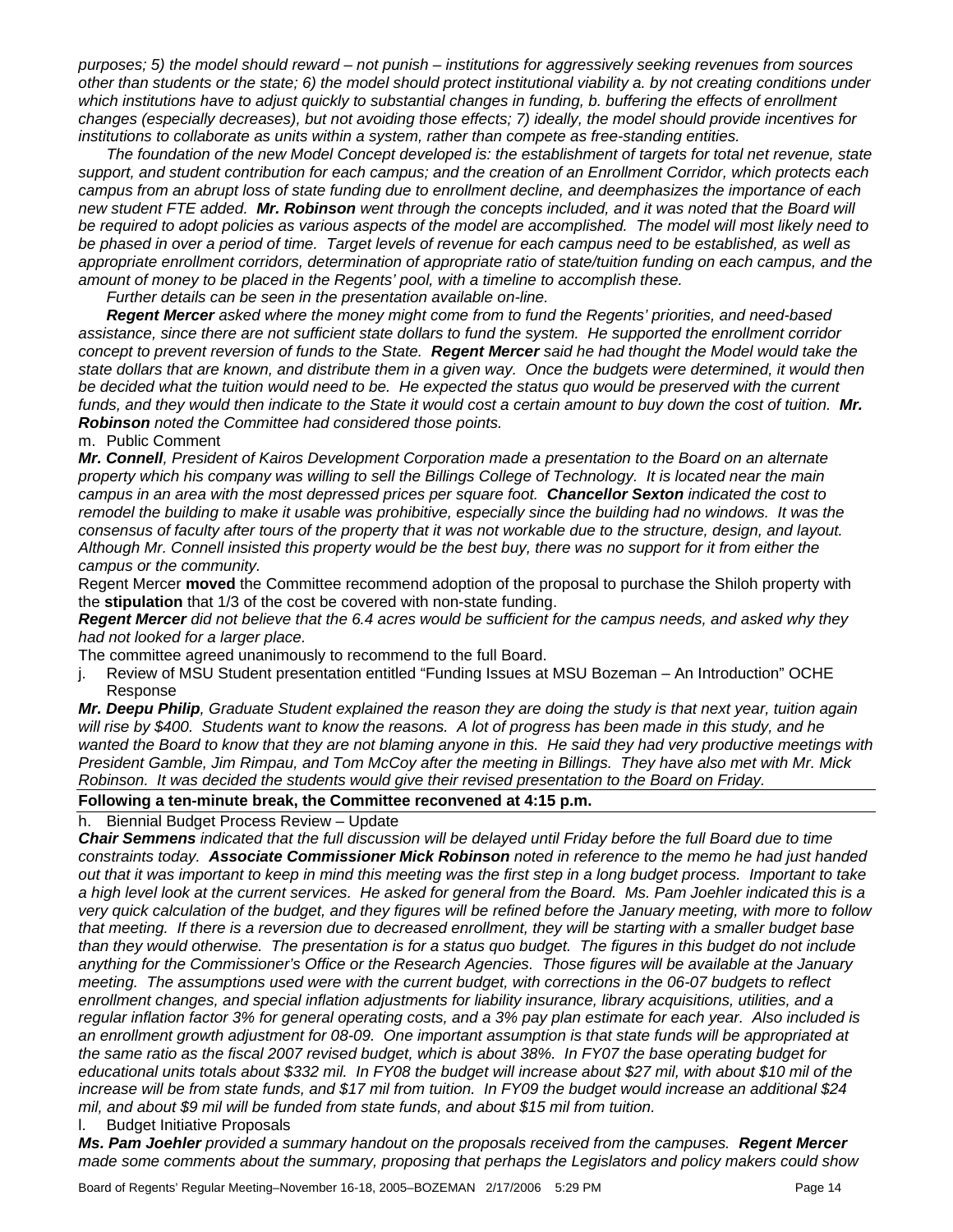*the University System how to do these things for less money. He was not sure the debate was proceeding the way he wanted. He asked if there was anyone else to assist in funding these proposals, and if these were the total costs. Regent Mercer also wanted to know which proposals would be done in place of something being done currently on the campuses. Chair Semmens indicated that in the proposals which the Board had requested, there were six common themes that could possibly be done by the Montana University System hand-in-hand with the Governor's Office: 1) the development of new programs in high demand fields; 2) retention; 3) need-based aid; 4) distance learning; 5) internal quality enhancement; and 6) recruitment. Another group of initiatives which would be a benefit to the state should not be financed by the students. President Dennison indicated they had aimed at having no more than three initiatives per goal. They spoke to all the issues except oil and gas. They understood that the partner for the initiatives did not need to be addressed at this time. Among the items that should be funded entirely by the State is the Academy of Science and Math since it benefits the entire state. President Dennison indicated they would also be taking on two red counties, one with an Indian Reservation, and one without. This also should be borne by the State, and not by the students. He noted it was absolutely necessary to keep salary out of the common law, since it is not funded the same way. Associate Commissioner for Fiscal Affairs Mick Robinson indicated it would be mechanically separated. However they thought it was important to include it now*  for the potential impact on funding. At the request of Chair Semmens, each of the CEOs indicated which of their *initiatives were most important to them. The CEOs will review their initiatives, separating them by those that will be shared with the State, that that should be funded entirely by the State, and those that will be done in place of things already being done on the campuses. The proposals will be refined before the January 2006 meeting.* 

#### **END BUDGET COMMITTEE**

**The Committee adjourned at 5:24 p.m.** 

#### DRAFT Minutes of **The Academic & Student Affairs Committee**

Wednesday, November 16, 2005

**Committee Members:** Chair Regent Lynn Morrison-Hamilton, Regent Mike Foster, Regent Kala French and Regent Stephen Barrett

Regent Lynn Hamilton, Committee chair, called the meeting to order at 10:00 a.m.

a. Roll Call

All committee members were present.

b. Review and Adoption of Agenda

Regent Barrett moved to approve the agenda. Motion carried.

c. Approval of minutes from the September 21, 2005, meeting of the Committee

Regent Barrett moved to approve the minutes. Motion carried.

#### d. **Portion of the Meeting Devoted to Topics of Concern to Both Academic & Student Affairs Officers**

1. **Action: ITEM 129-109-R1105:** Writing Proficiency Policy – Deputy Commissioner Roger Barber Commissioner Sheila Stearns, responding to concerns expressed by the K-12 and Native American communities, among others, worked with her P-20 colleagues to revise the draft of the writing proficiency policy that was presented at the September meeting of the Board of Regents. The key change is the addition of the word "full" in paragraph A, to read:

"Any student seeking **full** admission to a four-year degree program at Montana State University-Bozeman, Montana State University-Billings, Montana State University-Northern, The University of Montana-Missoula, Montana Tech of the University of Montana, and The University of Montana-Western must satisfy a writing proficiency standard."

Students who do not meet that standard can still be admitted to a four-year program, but on a provisional basis, as set out in paragraph D of the revised policy.

Although the revised policy still causes concerns for some groups, the Board of Public Education supported the revised policy at their November meeting, and Commissioner Stearns recommended its adoption by the Board.

Regent Hamilton thanked the Commissioner for her hard work and opened the floor to comments. Bud Williams, Deputy Superintendent of Public Instruction, stated that the Office of Public Instruction (OPI) was pleased to endorse the compromise proficiency policy. He thanked the Commissioner and her staff for moving writing forward in Montana. Linda Peterson distributed amendments that OPI would like the Board to consider.

Deputy Commissioner Barber said that the Chief Academic Officers voted unanimously to implement the policy on their campuses, in good faith, if it is adopted. However, they also voted unanimously to go on record against the revised policy, since, in their opinion, it is a step backward and only describes the current situation on the campuses. The Chief Academic Officers preferred the September version of the policy that included writing proficiency as an admission criterion. Provost Dooley elaborated, saying that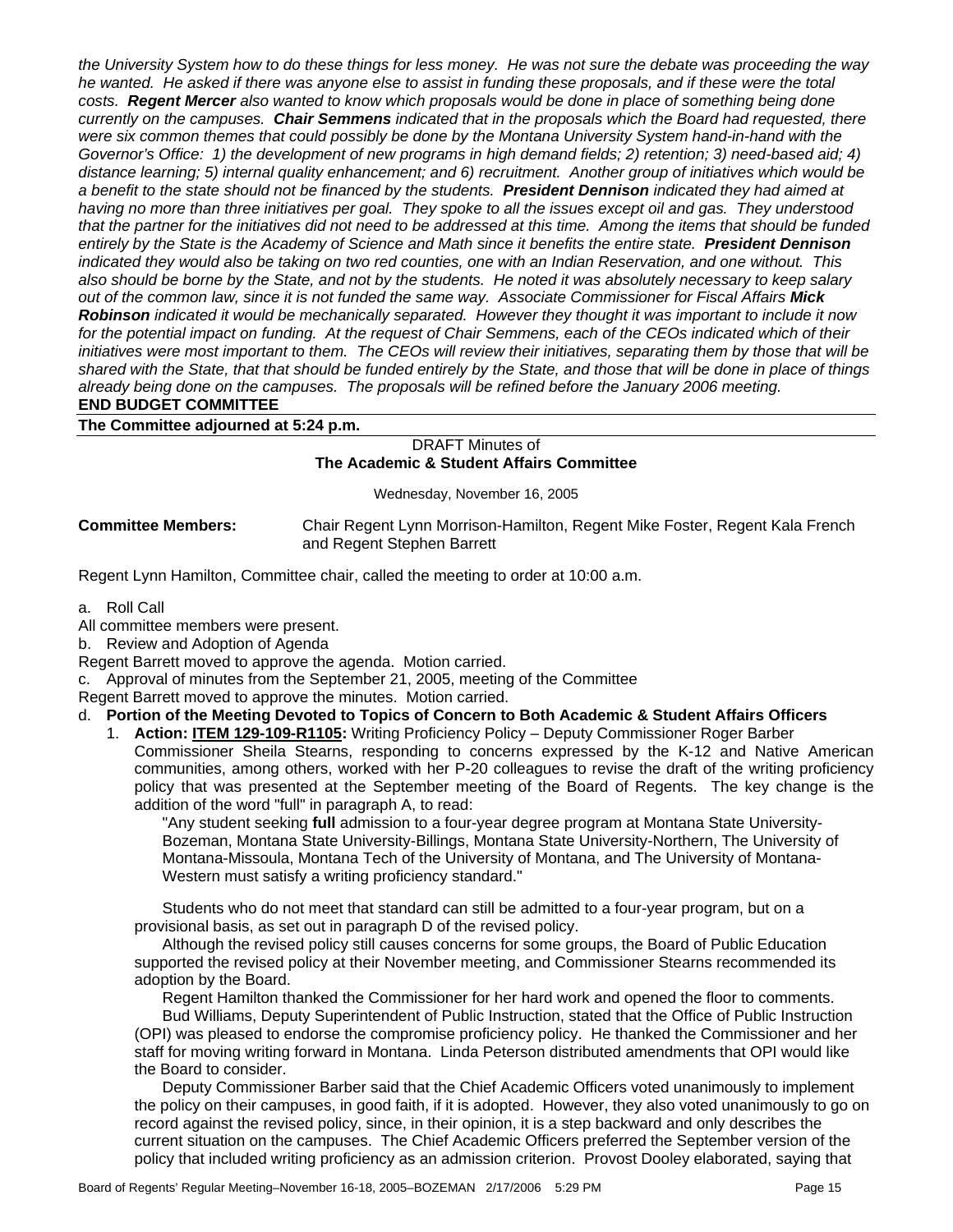the academic officers view lack of writing ability, not the assessment tool that identifies the deficiency, as the barrier for students. He said that the right to higher education is already guaranteed to all students at one of Montana's fine two-year open-admission campuses, and that students are given the best chance of success by being steered to the appropriate program. In addition, he believes that retention and graduation rates will be adversely affected by the compromise policy.

Regent Foster was impressed with Commissioner Stearns' work in reaching a compromise that will enable moving forward, but wants to monitor the effectiveness of the policy.

Regent Barrett expressed concern regarding the need to provide remedial coursework at the university level to students admitted on a provisional basis, and asked what the objections to the original policy were. Deputy Superintendent Williams said that OPI questioned the reliability and validity of the writing assessment tools, not only the Montana University System writing assessment, but also the ACT and SAT writing tests.

Regent French has been working with college freshman, and said that writing skills are definitely an issue. She was prepared to vote in favor of the original proposal, and will support the compromise position, even if it only represents a small step forward.

Regent Hamilton pointed out that both the K-12 and higher education communities agree that students' writing skills need improvement to ensure success in both higher education and in the work force. This proposal will provide structure for a partnership between K-12 and higher education, and could be a model for addressing other concerns. Dean Mary Moe said that she witnessed a degree of discussion and cooperation between high school and college educators at the writing proficiency project scorer training sessions unprecedented in her experience. The achievements of the project over the last seven years will be wasted without the buy-in of the K-12 community, and the compromise policy enables building on these gains.

Ellen Swaney suggested that professional development for teachers recognize the cultural and linguistic differences that can make writing in standard American English difficult for Native American students. Regent Foster asked about programs available for non-Native English speakers (i.e., some international students). Provost Muir said that students are able to reach the required language standard through non-credit English-as-second-language programs. These programs are also available to Native American students.

Regent Barrett, with acknowledgement for the political acumen of Commissioner Stearns and the expertise of Dean Moe, moved to adopt the writing proficiency policy as proposed. The motion carried.

The amendments proposed by OPI were discussed. Commissioner Stearns said that the suggested amendment to paragraph D (to provide support and assistance to prepare students for full admission status at a four-year MUS institution) is unnecessary because these mechanisms are already in place on the fouryear campuses to assist students who are admitted under various exemptions.

Regent Barrett moved to accept OPI's proposed amendment to paragraph E, and the addition of paragraph I. Deputy Commissioner Barber said that the proposed amendment to paragraph E (provisional status will not be indicated on transcripts) is unnecessary. Only academic information, not admission information, is included on transcripts. He also suggested that the proposed paragraph I (establishing a data system to evaluate the writing proficiency policy) would fit into the policy better under paragraph G, and that it be rephrased to fit that section.

Regent Barrett amended the motion to include accepting only amendment I, as paragraph G.3, to read as follows:

*"Establish a uniform system to collect and report student data related to writing proficiency to provide evaluation and analysis of the writing proficiency requirement."* 

Linda Peterson was pleased that the amendments were considered by the Committee. She agreed that the amendment to paragraph E was not needed, and wanted to emphasize the importance of the support and assistance for provisionally admitted students, that was suggested as an amendment to paragraph D.

#### The motion carried.

At the suggestion of the disability officers, Regent Barrett moved to amend paragraph E. 3 to add ". . . if no accommodation was provided at the time of the test." Motion carried.

Regent Hamilton suggested that the Committee respond to the Board of Public Education recommendation to establish an implementation committee with the following resolution:

The Board of Regents supports the implementation process for the Writing Proficiency Policy suggested by the Board of Public Education. That process is as follows:

• An Implementation Committee will be appointed by the Leadership Group. For the record that Group is made up of Linda McCulloch, Superintendent of Public Instruction for the State of Montana; Shelia M. Stearns, Commissioner of Higher Education for the State of Montana; Jan Lombardi, education policy advisor for Governor Brian Schweitzer; and Steve Meloy, executive secretary of the Board of Public Education.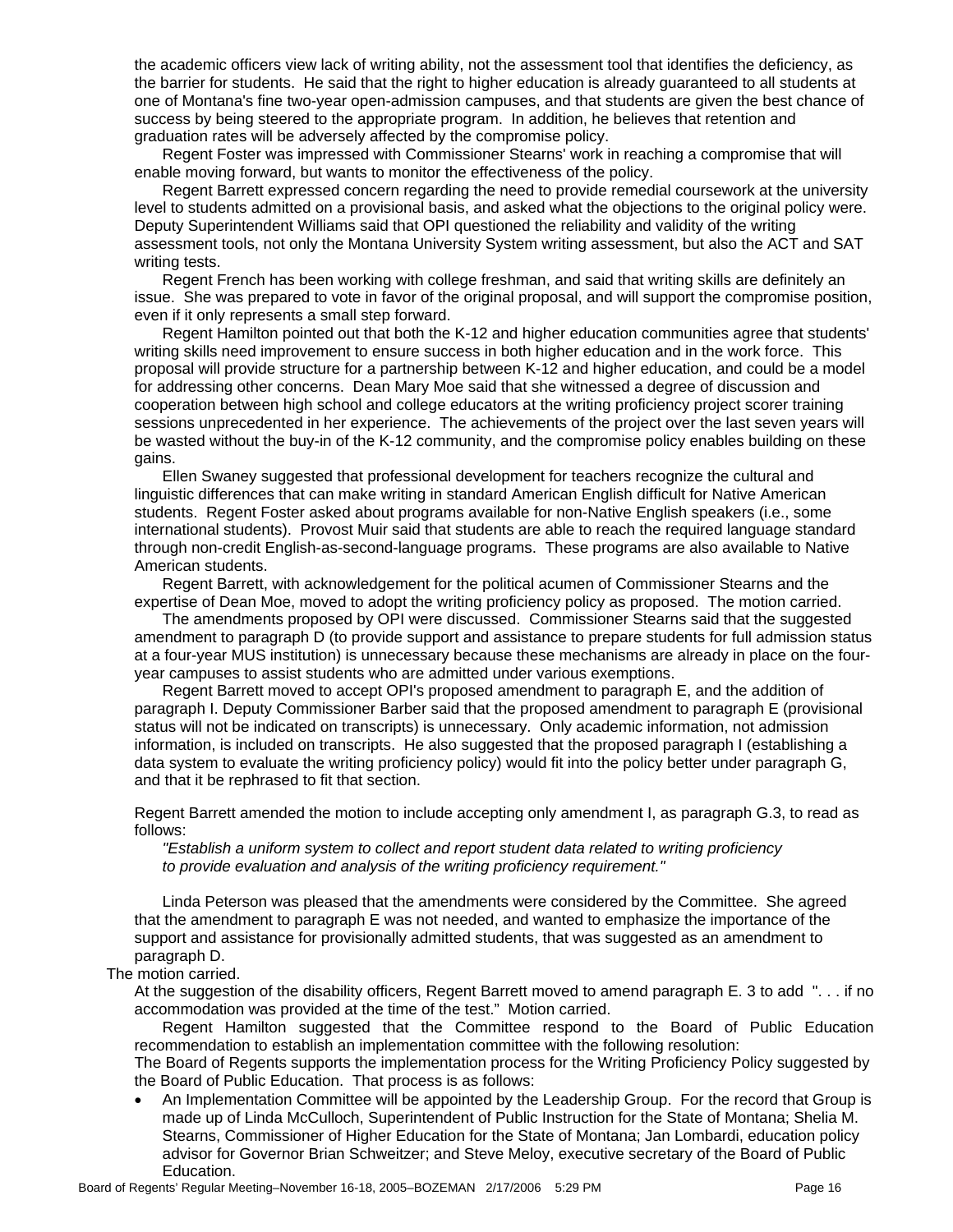- The Implementation Committee will be made up of four (4) representatives from the P-12 community and four (4) representatives from the postsecondary education community.
- The charge for the Implementation Committee will be approved by the Leadership Group. The Board of Public Education motion that the resolution refers to was ". . . to refer to the P-20

Committee the establishment of a joint implementation committee to follow this policy through completion. . . "

Regent Barrett moved to adopt the resolution, incorporating the Board of Public Education motion for clarification. The motion carried. The amended policy and the resolution will be presented to the full Board.

2. Review of the transfer information on the Montana University System website

Deputy Commissioner Barber invited comments on the new transfer pages. He noted that there are still links that are under construction, but he is working with the campuses to complete that information. The campuses have been asked to create a prominent link to the transfer pages from their websites.

The target audience is primarily intended to be students, although the information will also be a resource for the Board and others who need to interpret and explain the new policies. Jan Lombardi said that some of the language seemed directed more to advisors than to students and suggested that Regent French might be able to help with rephrasing from a student perspective. Regent French agreed. She said the website is similar to what she had in mind, but she would also like to see a print brochure that registrars could distribute to students.

The Committee broke for lunch with the Leadership Montana class from 11:45 until 2:30.

3. Discussion of the "next steps" in the transfer arena

Deputy Commissioner Barber said that the policies adopted in response to the transfer audit were a good first step, but that a long-term commitment to improving transferability of credits throughout the system is needed. The number one budget initiative for the Commissioner's Office for the next biennium is furthering transferability through an improved data system and additional staff to analyze that data.

Although a common general education core has been suggested for the two-year campuses, Deputy Commissioner Barber said that it would be premature to create such a core until the General Education Council is formed. The Council will review the MUS core and the specific courses that fulfill that core, and that review needs to be completed before work is done on any other general education core. He also asked the assembled campuses for additional nominations for the Council, since he has a modest number of names at this point.

Regent Hamilton suggested that a good place to start devising common curriculum, similar to the new LPN curriculum, would be the other programs that the audit specifically targeted. Deputy Commissioner Barber emphasized that this work cannot be done by the two-year campuses alone. As with the LPN workgroup, the involvement and buy-in of the four-year campuses is necessary, too.

Provost Dooley said that it would be helpful to have a set of strategic goals regarding transfer; tasks could then be selected based on the goals. He asked if the Regents would be comfortable asking the academic officers and the Commissioner's Office to draft goals for the Regents' review. Regent Foster supported this idea and Regent Hamilton asked that goals be prepared for the March 2006 meeting.

As an informational item concerning transfer of credits, Deputy Commissioner Barber also announced that a revision to Board Policy 301.5 regarding transfer of credits may be prepared for the January or March meeting.

- 4. Discussion of possible activities for the Academic and Student Affairs Committee Regent Hamilton suggested a review of the P-20 policy audit, and Regent Foster would like to look at the differences between admissions policies across the System.
- 5. Reports carried over from the September 2005 Committee Meeting Deputy Commissioner Roger Barber Deputy Commissioner Barber said that these reports are primarily informational, but also provide an opportunity for the Regents to consider what kinds of reports would be most useful to the Committee and to the Board. The individual reports were reviewed, observations were made and questions answered regarding specific data. The reports, and any formal suggestions or decisions, are set out below: --College Preparatory Program Report
	- --Distance Learning Report

--Credit by Exam Report

Regent Barrett made a motion to change the Distance Learning and Credit by Exam reporting requirements from annually to biannually. Motion carried. The College Prep report will continue to be presented annually, and at the request of Regent Semmens, the academic progress of the cohort reported on this year will be tracked over the next several years.

--Diversity Report

Regent Barrett appreciated the new, condensed format of this report as well as the ability to look at more detailed data for each campus on the web. Ellen Swaney also appreciated the new format. --Quality Report

Deputy Commissioner Barber noted that when the quality definition was adopted last year, the goal was a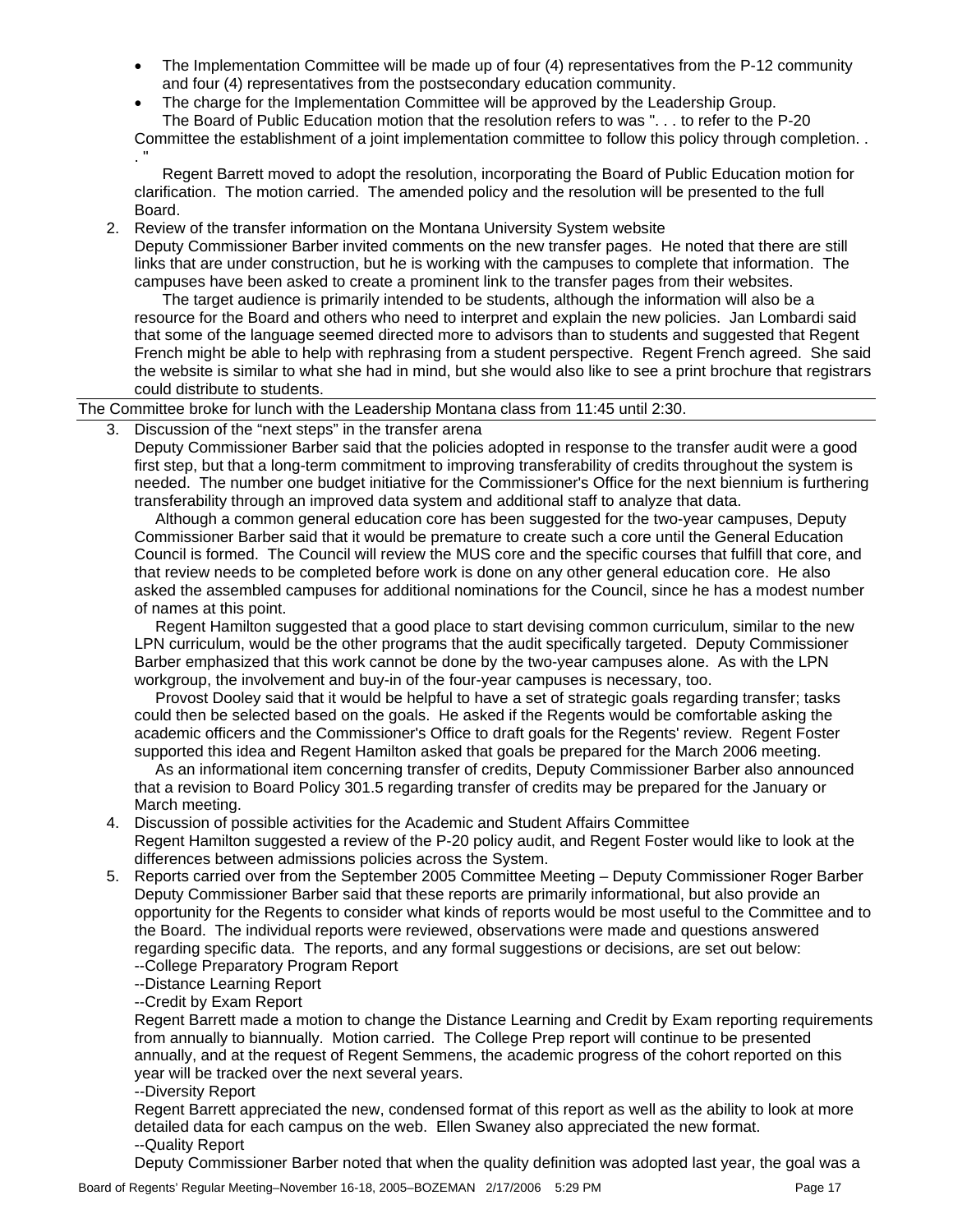system-wide quality report in addition to the campus-by-campus reports. He asked if such a report would be meaningful considering the loss of detail that would entail. Regent Foster favors the campus reports. Regent Hamilton suggested the addition of short campus narratives to explain some of the information in the reports. Deputy Commissioner Barber will continue to refine the report.

# e. **Portion of the Meeting Devoted to Chief Academic Officers**

- 1. Level I memorandum Deputy Commissioner Roger Barber Deputy Commissioner Barber presented the Level I memorandum for the Regents' information. The Regents had no questions or concerns about the memorandum.
- 2. Level II Items

#### --**Action: ITEM 128-2701-R0905:** Associate of Applied Science degree in Radiologic Technology, Montana State University-Billings College of Technology

Regent Barrett moved to forward this item to the full Board. Regent Foster abstained because his employer made a financial contribution to the program. Motion carried.

#### --**Action: ITEM 128-301-R0905:** Certificate program in Licensed Practical Nursing, Flathead Valley Community College

Under the Board of Nursing/Board of Regents joint approval process, the Board of Nursing gave preliminary approval to the program, authorizing the campus to initiate the pre-nursing courses, the Introduction to Nursing course and to hire a nursing program director. The Board of Nursing will review the final nursing curriculum and the faculty qualifications in April. Deputy Commissioner Barber suggested that the Regents approve the elements the Board of Nursing has already approved, with the Regents' final program approval to occur at the May meeting, contingent on Board of Nursing approval. Regent French made the following motion:

That the Montana Board of Regents authorizes Flathead Valley Community College to begin offering the pre-nursing coursework described in Item 128-301-R0905. That coursework is set out in semesters one and two in the proposed curriculum information contained in the Level II documentation. The Board also gives Flathead Valley Community College permission to offer the Introduction to Nursing course described in the curriculum information. In addition, the Board of Regents requests that Flathead Valley Community College include this Item on the May 2006 agenda of the Board for action, assuming that the institution has had a decision from the Montana State Board of Nursing concerning the appropriateness of its Licensed Practical Nursing curriculum and the qualifications of its nursing faculty.

Motion carried.

3. Report on the Montana State University Rural Nursing Partnership in North Central Montana – Rolf Groseth and Elizabeth Nichols

Dr. Groseth distributed an Executive Summary of the project and a paper version of a Power Point presentation on the project. This pilot project was conducted collaboratively by MSU-Bozeman College of Nursing and MSU-Northern Department of Nursing in rural North Central Montana. The program successfully graduated seven students with associate degrees in nursing; all seven passed the RN licensure exam and are currently working. The Executive Summary included eleven recommendations for future implementation of similar programs. Copies of the summary are available from MSU-Bozeman.

# f. **Portion of the Meeting Devoted to Chief Student Affairs Officers**

1. Continued discussion of textbook costs

Regent Hamilton apologized for the uproar caused by the draft textbook resolution included in the Board materials. It was intended to generate discussion, she said, and that certainly happened.

Bookstore management in attendance was Bryan Thornton, UM-Missoula; Jeni Luft, Montana Tech; and Mark Frisby and David Knickerbocker, MSU-Bozeman. Bruce Morton, Dean of Libraries at MSU-Bozeman, and Stephen Hochheiser, Thomson Learning representative, were also present.

Dean Morton responded to the suggestion in the draft resolution that one copy of every required textbook be put on reserve in the campus library. He had three objections to this suggestion:

- a. It is impractical—they don't have the shelf space or the staff to comply.
- b. It's pedagogically unsound because it doesn't provide sufficient access to the materials for all students.
- c. It violates the spirit, if not the letter, of the fair use provisions of copyright law.

Mark Frisby distributed a response to the draft resolution. The Committee agreed to discuss the resolution if there was time following Mr. Hochheiser's remarks.

Mr. Hochheiser was invited to speak by Bryan Thornton because Thomson Learning has been working creatively with the UM Bookstore to find solutions to the increasing cost of textbooks. Mr. Hochheiser said that course materials aren't just textbooks anymore, but that as an industry they have not done a good job sharing information about these new materials, which include software, on-line tutoring and test banks. The new tools that are available can increase student success, but if they aren't aggressively integrated into the class, students may not use them and are resentful of the cost. His company doesn't bundle unless they are contractually obligated to do so. Instead, professors are free to choose the specific tools they need from the range of course materials available. Although Thomson Learning publishes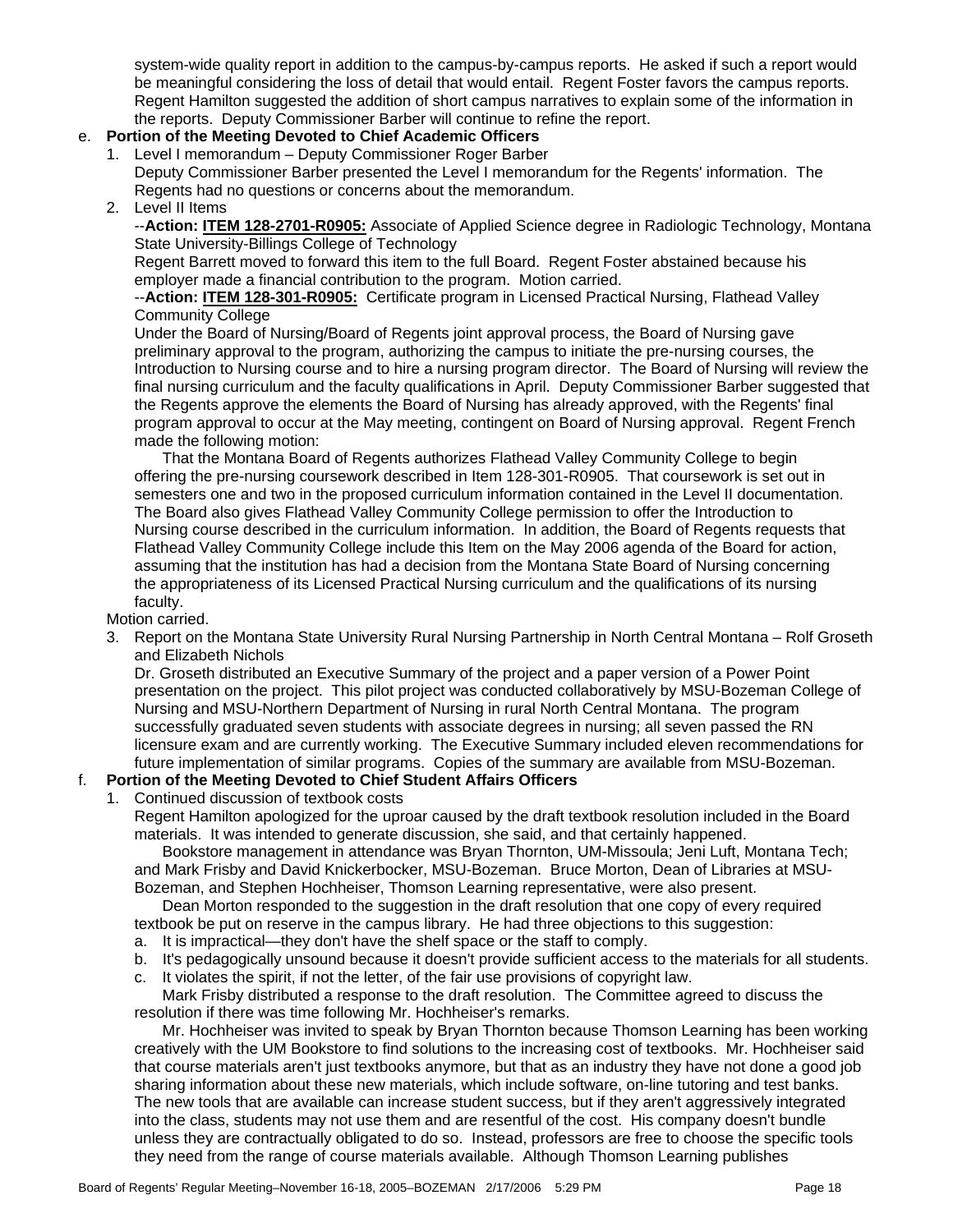approximately 300 titles as low cost alternatives, professors don't necessarily choose the lowest price materials.

Unlike trade books, textbook costs are in development, not in production, resulting in little savings when choosing e-books. Mr. Hochheiser said that large numbers of faculty consider the copyright date of a textbook, preferring to use newer texts even if the actual information doesn't change (e.g., mathematics) because applications and the way in which a subject is taught do change.

Mr. Hochheiser applauded UM-Missoula for piloting a new model for delivering instructional materials that will begin next fall. They are the only campus in the country to try this new approach, charging each student a fee for the use of intellectual property to spread the costs more equitably among students. Mr. Hochheiser offered to be an ongoing resource to the Montana University System and invited questions.

Regent French had several questions, and the answers are in italics:

- What is the shelf life of a textbook? *Three-four years, down from four-five.*
- Are authors who want to revise their texts ever turned down? *Sometimes; authors are also allowed to keep older editions in print if they choose.*
- Don't publishers always try to sell the "Cadillac" version of course materials? *No—it depends on the teaching style; they do "consultive selling."*
- Many bundles come with InfoTrac, which is available in the campus library. Why should students have to pay extra for this? *It's only part of the bundle if the professor requests it—maybe the professors don't know what's available on campus. He'll counsel faculty not to include it when it is available elsewhere.*

Regent Foster complimented Regent Hamilton for drafting the resolution. He wondered what other states are doing in this area, what the Regents' authority is in regards to textbook costs, and asked to continue the discussion at the next meeting.

Regent Barrett suggested starting simply by including an evaluation of course materials as part of the faculty evaluation.

Regent Hamilton asked who publishers inform when changes have been made to a textbook. In the past, faculty have been informed of new editions; now bookstores and students are also asking for information regarding what has changed from previous editions. Thomson Learning is the only publisher currently providing that information to bookstores and students.

Mr. Hochheiser said that in other states, opposition to the high cost of textbooks is often used as a political stance, resulting in some discussion in the legislature but little action. To his knowledge, Montana is the only state talking about this at the Regent level.

Discussion of the draft resolution was deferred to the March meeting. Regent French asked to make some final comments since her term ends in December.

- She encouraged adoption of a policy requiring disclosure and publication of ISBN numbers for all required textbooks.
- She suggested gathering information from students regarding whether or not they are actually using assigned texts.
- She suggested debundling and encouraging faculty to use InfoTrac and LexisNexis instead of textbooks.

g. Other business

Regent Foster thanked the *Exponent* for their October 20 article regarding the core curriculum.

h. Public Comment

No additional comments were offered.

i. Close

The meeting adjourned at 5:15 p.m. *Submitted by Cathy Doyle* 

**END ACADEMIC / STUDENT AFFAIRS COMMITTEE** 

#### **THURSDAY, November 17, 2005**

#### **Staff and Compensation Committee Minutes**

The committee convened at 8:15 a.m.

**Committee Members Present:** Chairman John Mercer, Regent Mark Semmens, and Regent Steve Barrett

**Also Present:** Chancellor Capdeville, President Gamble, President Dennison, Chancellor Gilmore, Jim Foley, Maggie Peterson, Bill Johnston, Chancellor Sexton

a. Minutes of 9/21/05 committee meeting

Regent Semmens moved **APPROVAL** of the Committee Minutes from the September 21, 2005 meeting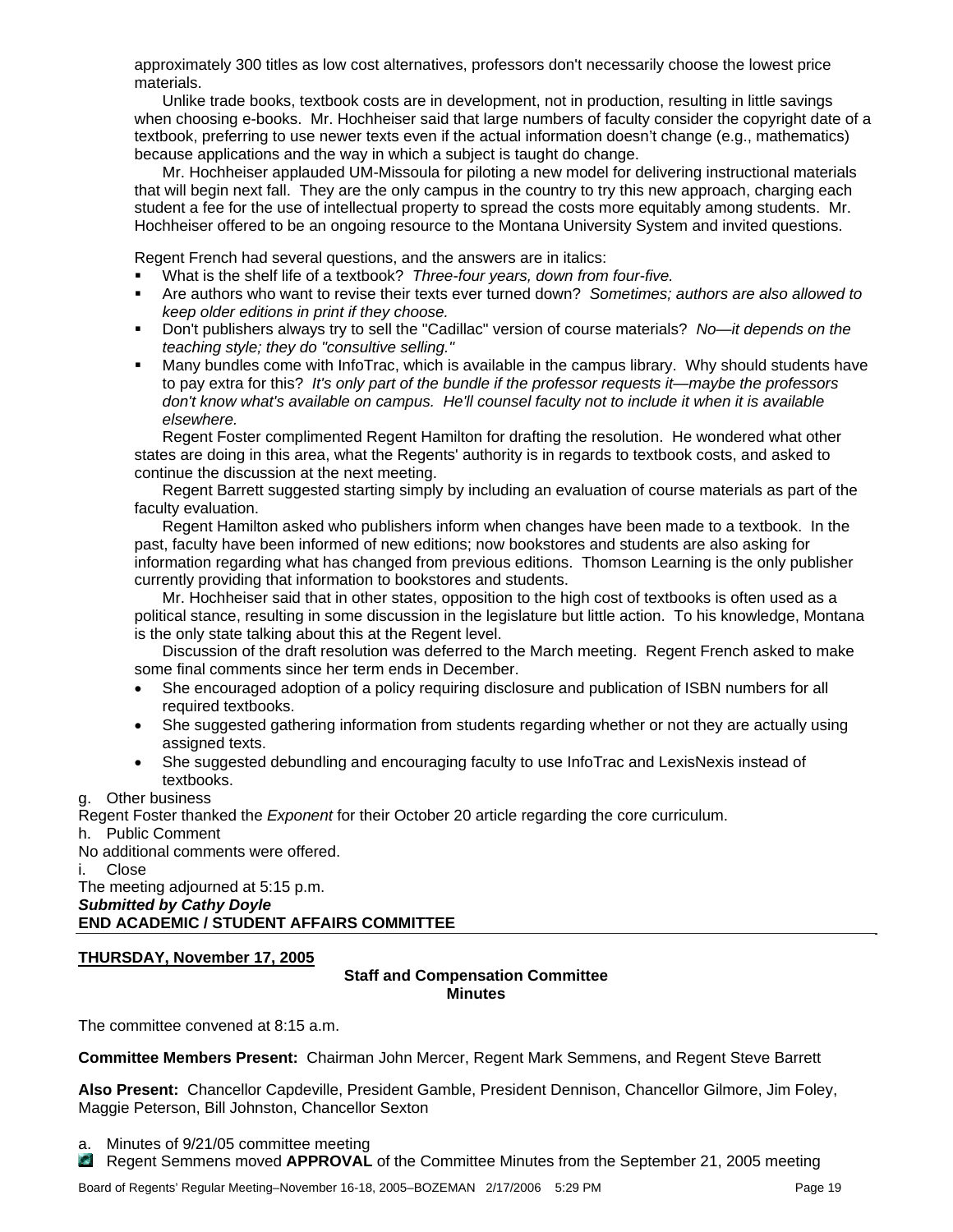#### **Motion APPROVED unanimously** on 3-0 vote

b. Discussion of draft guidelines for "Board of Regents employment contracts" and "Montana University System employment contracts."

*Mr. Kevin McRae gave a brief background leading to the proposed changes in Regents Contracts. The draft*  document had been shared with the CEOs and the HR Officers. Regents Contracts would be limited to the *Commissioner, Deputy Commissioner, Associate Commissioners, two Presidents, the Provosts, and Vice Provosts. The balance of those now on Regents Contracts would be covered by a different category of Montana University System employment contract. This approach would delegate a certain level of authority to the CEOs to manage*  and enter into a contract between administration and the employee, but would require annual reports to the Board. *The Commissioner, Presidents, Chancellors, and two Deans would retain their authority to negotiate contracts, but would present them for approval to their immediate supervisors instead of the Board. The Commissioner would submit OCHE contracts to the Board Chair for approval. The committee envisions retaining flexible year-to-year contracts, and those for longer than one year will need to be approved by the Commissioner. They hope to have an integrated package for the Board in March which will include the contract types, and salaries and salary change guidelines. There will be further discussion on head coaches, academic administrators, and others not covered by this contract type. Under the proposal the Board would approve 50 to 60 contracts instead of 800. Regent Semmens asked if there were unusual increases if they would go to a higher level for approval, and Commissioner Stearns indicated that would be quite appropriate. Chair Mercer envisioned an employment corridor similar to the*  enrollment corridor discussed by the Budget Committee, and anything raise going beyond the ceiling of the corridor *would need special approval. Mr. McRae indicated that could be incorporated into the salary guidelines. Regent Semmens indicated he had understood that multi-year contracts would also be taken up at this meeting. Mr. McRae said there will be a comprehensive look at all the contracts at the March, 2006 meeting. Regent Semmens believes the coaches should be included in the group of administrators. There was discussion of the notice period that should be required, as well as what can be done to retain current employees if new ones are brought in on better contracts. The committee also discussed the treatment of coaches, and whether it was wrong to send them packing if they did not win the title as is done in the entire industry, versus giving them longer contracts with regular*  notice like all other contracts. It was pointed out that the system should not be put in the position of buying out *coach's contracts when they move on. Mr. McRae noted the current contracts require 30 days notice the first year, three months the second year, and six months in the third year and thereafter. This policy does not include coaches. Chair Mercer thought perhaps the contract for coaches could be adjusted to the season rather than AY or FY. President Dennison agreed with the approach, and had argued for a minimum of three-year contracts for recruitment, since these coaches are the ones that recruit the athletes. These students choose to play for that particular coach. He said it will be important in the new rating from the NCAA on how long they keep the athletes,*  and how many graduate. He would envision an annual review of the coach, with a constant three-year horizon that *would need to be specifically renewed. President Gamble indicated he liked the approach. Flex contracts can be great recruiting tools, even if they are not always used.* 

*Chair Mercer mentioned one difference in the new approach is that currently Chancellors can submit their staff items directly to the Board, but under the proposal, they would need to present them to the Presidents. Chancellor*  **Sexton** said that they can make this work, but asked what the CEOs are actually permitted to do. He told the *Committee they could make decisions and policies that prevent the Chancellors from doing their jobs. He assumed had had been employed to hire and recruit. The perception on campus of what a CEO can do is important. He also wanted the ability to extend these contracts to current employees as well as recruits. Chair Mercer asked if they now submit their new hires directly to the Commissioner. Chancellor Sexton indicated the items move through the main campus to the Commissioner. Commissioner Stearns noted they are proposing they go as far as the President and stop. Chancellor Sexton indicated he feels diminished as a CEO if the items go to the President, rather than the Board. His authority on campus is jeopardized. Regent Semmens said he was struggling to understand how that would jeopardize his authority, since they now come through the President and the Board. He did not understand how cutting off the top level would change anything. Chancellor Sexton insisted it does change the reality. Chancellor Gilmore noted that in some cases, whether justified or not, having a Regents' contract actually has a small amount of status associated with it, and that would be taken away. Chancellor Capdeville said he sees the President as a viable part of the approval process. He saw the bigger question as making it clear the Board has the final responsibility for hiring and firing, and eventually some may have to take appeals to the Board, no matter what kind of contract they are on. He also put himself on the record as supporting the multi-year contracts. Chancellor Sexton said he was concerned about decisions he had made and President Gamble approved, being appealed beyond him and up to the President. They are hoping it gives them leverage to overturn his decision. He offered there are a number of hirings that should rest with the CEOs, such as faculty. Chair Mercer noted they were running short on time and requested Kevin McRae continue working on this issue and create alternatives based on the comments made today. He asked the committee to meet with Jan Lombardi to work on it as well. He would expect to have something at the March meeting.* 

c. Update on executive salary survey.

d. **ITEM 129-108-R1109** – Revision of Policy on Executive Compensation Items c. and d. were covered together in the following conversation.